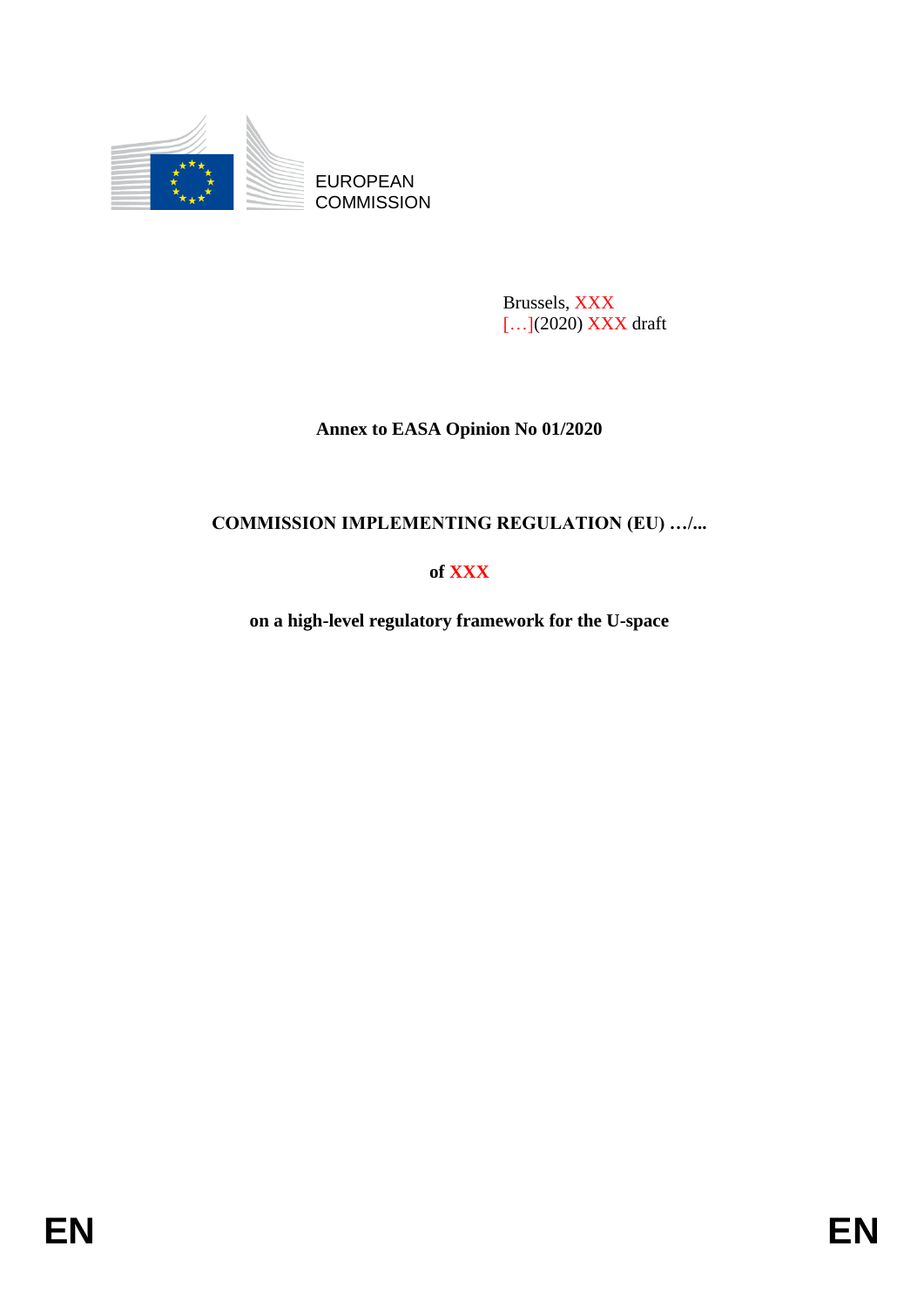# **COMMISSION IMPLEMENTING REGULATION (EU) …/...**

# **of XXX**

### **on a high-level regulatory framework for the U-space**

### THE EUROPEAN COMMISSION,

Having regard to the Treaty on the Functioning of the European Union,

Having regard to Regulation (EU) 2018/1139 of the European Parliament and of the Council of 4 July 2018 on common rules in the field of civil aviation and establishing a European Union Aviation Safety Agency, and amending Regulations (EC) No 2111/2005, (EC) No 1008/2008, (EU) No 996/2010, (EU) No 376/2014 and Directives 2014/30/EU and 2014/53/EU of the European Parliament and of the Council, and repealing Regulations (EC) No 216/2008 and (EC) No 552/2004 of the European Parliament and of the Council and Council Regulation (EEC) No 3922/91  $(1)$ , and in particular Article 57 (a), (b) and (c) thereof,

Whereas:

- (1) 'U-space' is the term used in the European Union to refer to the management of traffic for unmanned aircraft. It is meant as a set of services provided in a specific volume of airspace designated by the Member States to manage a large number of UAS operations in a safe an efficient manner.
- (2) The Drones Amsterdam Declaration of 28 November 2018 ( 2 ) urged that priority is given to the implementation of the European drone regulations and called for a timely delivery of the U-space regulatory framework and invited the relevant European Union organisations to join effort to develop an institutional, regulatory and architectural framework for a competitive U-space services market.
- (3) U-space is a way to respond to the growth of UAS operations in the European airspace and to ensure effective harmonisation across the EU.
- (4) A U-space regulatory framework should determine the main principles regarding the roles and responsibilities of the organisations involved in the U-space, the necessary services that need to be provided and the requirements for unmanned aircraft in order to operate in the U-space airspace.
- (5) A U-space regulatory framework is needed to enable more complex and longerdistance operations and to ensure that operations beyond visual line of sight (BVLOS) are conducted safely and efficiently.
- (6) A U-space regulation should support safe, secure, scalable, and environmentally friendly operations of aircraft in the U-space airspace while respecting the privacy of European citizens.

 $\mathbf{1}$  $\frac{1}{2}$  OJ L 212, 22.8.2019, p. 1.

<sup>2</sup> https://ec.europa.eu/transport/sites/transport/files/2018-drones-amsterdam-declaration.pdf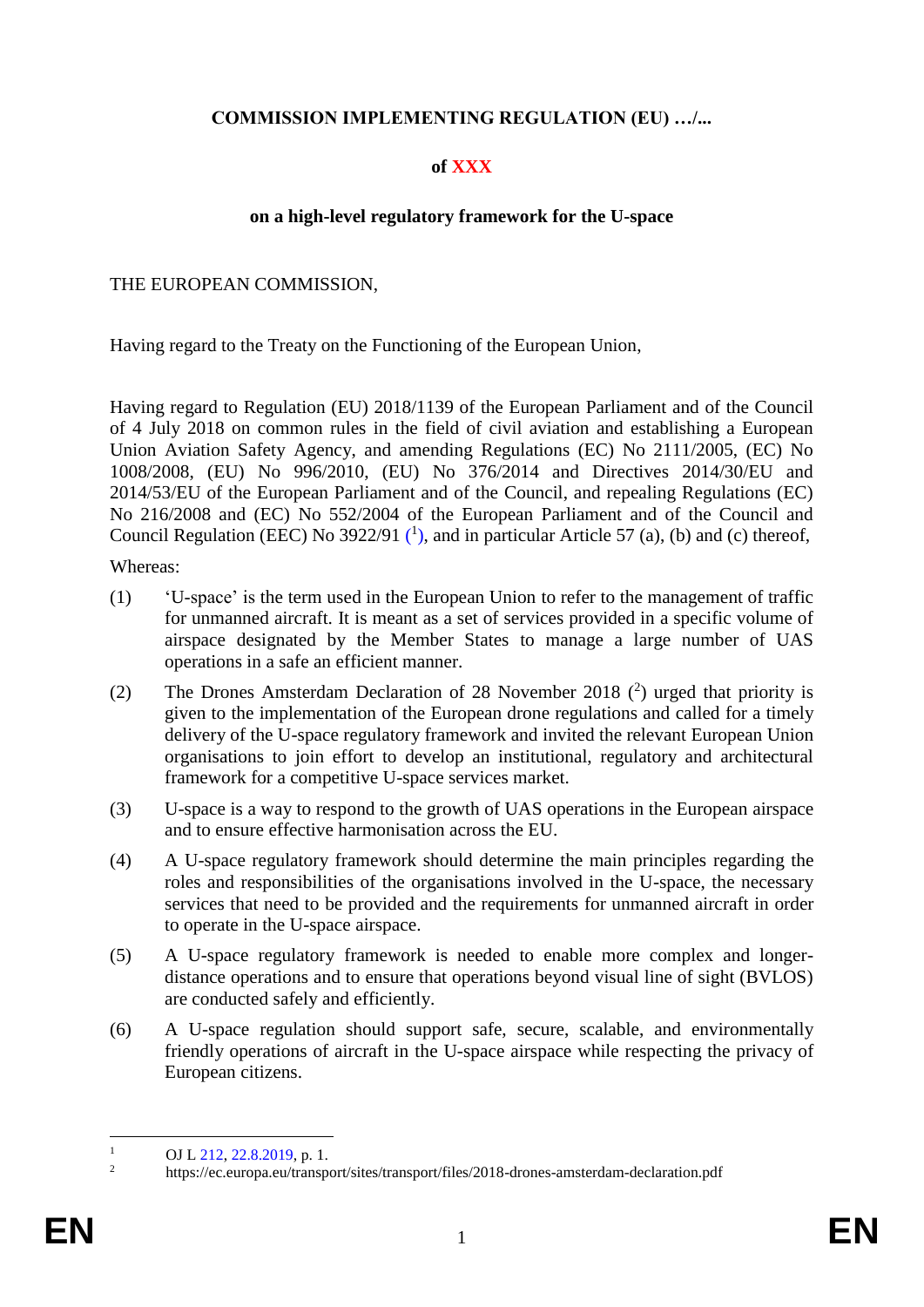- (7) A U-space regulation should ensure fair access of unmanned aircraft system (UAS) operators to the airspace in a cost-effective manner through a competitive U-space services market.
- (8) A U-space regulation should minimise the operational constraints, remove the safety risks to manned aviation airspace users, and ensure the protection of third parties or property on the ground even in the event of contingencies and emergencies.
- (9) The rules and procedures applicable to UAS operations should be proportionate to the nature and risk of the operation or activity and adapted to the operational characteristics of the unmanned aircraft concerned and the characteristics of the area of operations, such as the population density, surface characteristics, and the presence of buildings.
- (10) It is the competence of the Member States to designate where they intend to establish the U-space airspace over their territory.
- (11) U-space service providers should provide UAS operators with the necessary U-space services in order to support safe and efficient UAS operations. They should be certified in order to offer a range of U-space services in a free competitive market setting, provided that they comply with the set of applicable requirements.
- (12) Mandatory U-space services should be available to cover all designated U-space airspace and be provided as a bundle of services.
- (13) The institutional set-up for the provision of U-space services should avoid the possibility of conflicts of interest and abuse of monopolistic market power.
- (14) The objectives of the U-space services should be to prevent collision between UAS and between UAS and manned aviation; expedite and maintain an orderly flow of UAS; provide advice and information useful for the safe and efficient conduct of UAS operations; notify the appropriate organisations regarding emergency or abnormal situations pertaining to UAS which may endanger people and goods on the ground or manned aviation; and ensure that environmental, security and privacy requirements are met.
- (15) This Regulation should apply to any UAS intended to be operated in the 'open' category, within the meaning of Regulation (EU) 2019/947  $(3)$ , with some exceptions based on the risks associated with their operations in the U-space airspace.
- (16) This Regulation should not apply to model aircraft operations in clubs and associations nor to UAS which are considered to be toys within the meaning of Directive 2009/48/EC (<sup>4</sup>).
- (17) This Regulation should define clear responsibilities of all the organisations and natural persons involved in the U-space and describe who is responsible to manage the traffic in the U-space airspace when such airspace is within controlled or uncontrolled areas. The current obligations of air navigation service providers in the framework of the Single European Sky Regulations should be taken due account of.
- (18) The communications protocol and interfaces between U-space service providers and air navigation service providers should be established, and U-space and air traffic

 $\overline{3}$ <sup>3</sup> Commission Implementing Regulation (EU) 219/947 of 24 May 2019 on the rules and procedures for the operation of unmanned aircraft (OJ L 152, of 11.6.2019, p. 45).

<sup>&</sup>lt;sup>4</sup> Directive 2009/48/EC of the European Parliament and of the Council of 18 June 2009 on the safety of toys (OJ L 170, 30.6.2009, p. 1).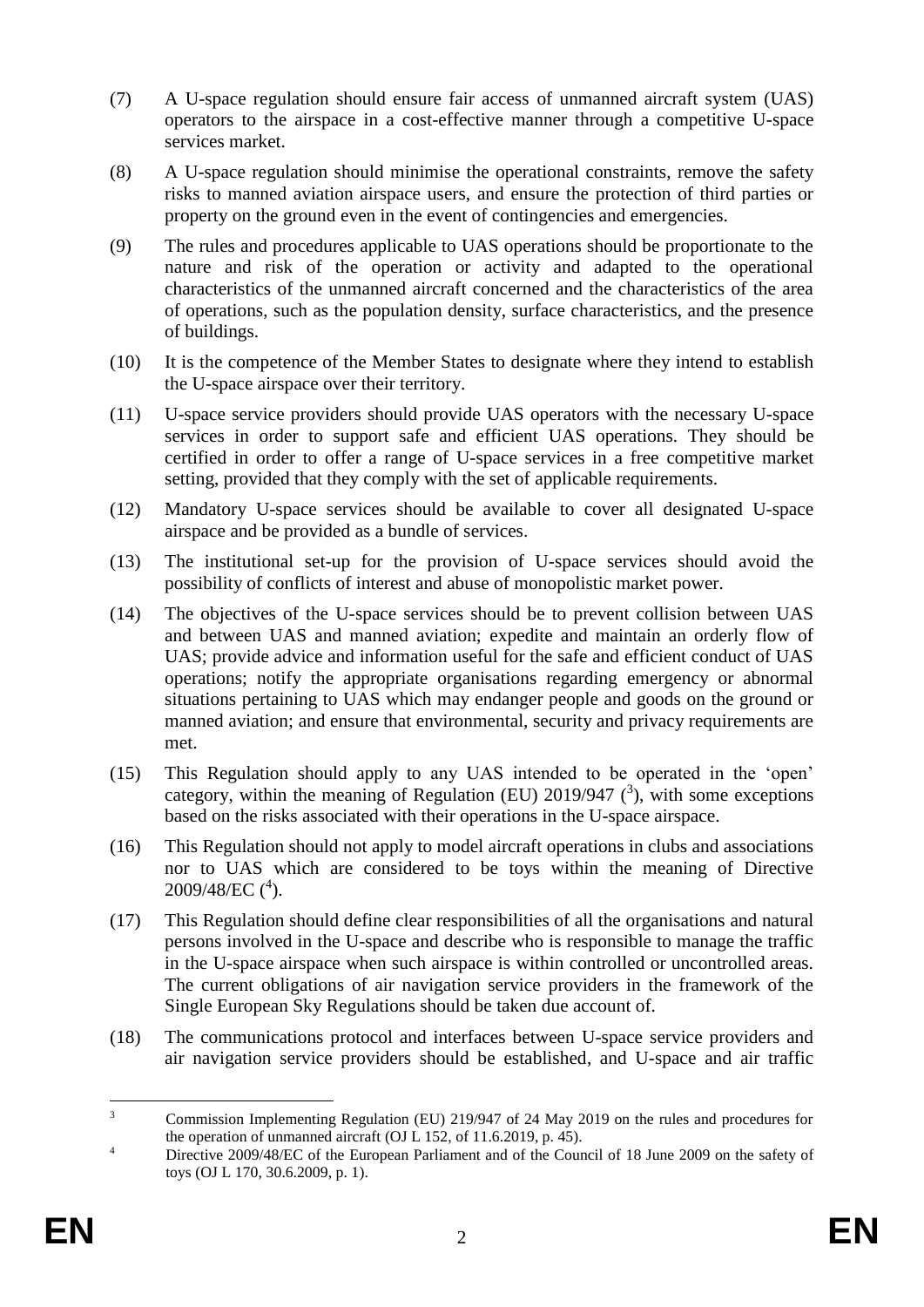management (ATM) systems should be complementary, but at the same time acknowledging that their needs are not the same.

- (19) All the organisations and natural persons involved in the U-space should share realtime data to provide the U-space and ATM systems with the information required to ensure safe coexistence between manned and unmanned aviation. Where necessary, Uspace service providers should interact with the ATM systems to ensure the safe transition of unmanned aircraft between uncontrolled and controlled airspace.
- (20) This Regulation should ensure that the necessary information is available to all the participants in the U-space. A common information service (CIS) should enable the provision of information to UAS operators, U-space service providers and other organisations and natural persons involved in the U-space. The CIS should be an access point for information on operations and any situations that could have an impact on the airspace.
- (21) A CIS provider should be established and designated by the Member State to manage the CIS in order to ensure that all the relevant information is available.
- (22) This Regulation should assist UAS operators in conducting safe flights, supported by the services that they require for the specific nature of their intended operation. A procedure should therefore be defined to ensure that a flight authorisation request is properly made and that the UAS flight authorisation is granted to avoid any conflicting flight intentions.
- (23) It is not expected that manned aircraft will operate in the U-space; however, there should be a mechanism to ensure that if they need to do so, they can safely be separated from unmanned aircraft. The transmission of information by manned aircraft to the U-space service providers should facilitate meeting this objective.
- (24) Rules should be established and description should be provided to authenticate the UAS identity and to provide the relevant information to other participants in the Uspace during operations and in contingency situations. A network identification service should facilitate this authentication.
- (25) In order to meet the safety and operational requirements for UAS operations, a geoawareness service should be mandatory and provide real-time information coming from the CIS.
- (26) Service description to provide UAS operators with information on other known or observed air traffic should be specified, such as real-time 3D position, latitude, longitude, altitude and time of report. This provision of traffic information should be a mandatory service to be provided by U-space service providers.
- (27) It is necessary to track position reports of the UAS in order for other services to operate in the U-space airspace. Therefore, a tracking service should enable real-time tracking of the UAS and provide different levels of access to the tracking data to users with different credentials.
- (28) It is recognised that weather information is necessary to support operational decisions and that such information should support the UAS operator in flight planning and execution with respect to weather using real-time information.
- (29) A conformance monitoring service should be established to provide real-time alerting of non-conformance with the intended flight path and inform the UAS when leaving or deviating from it.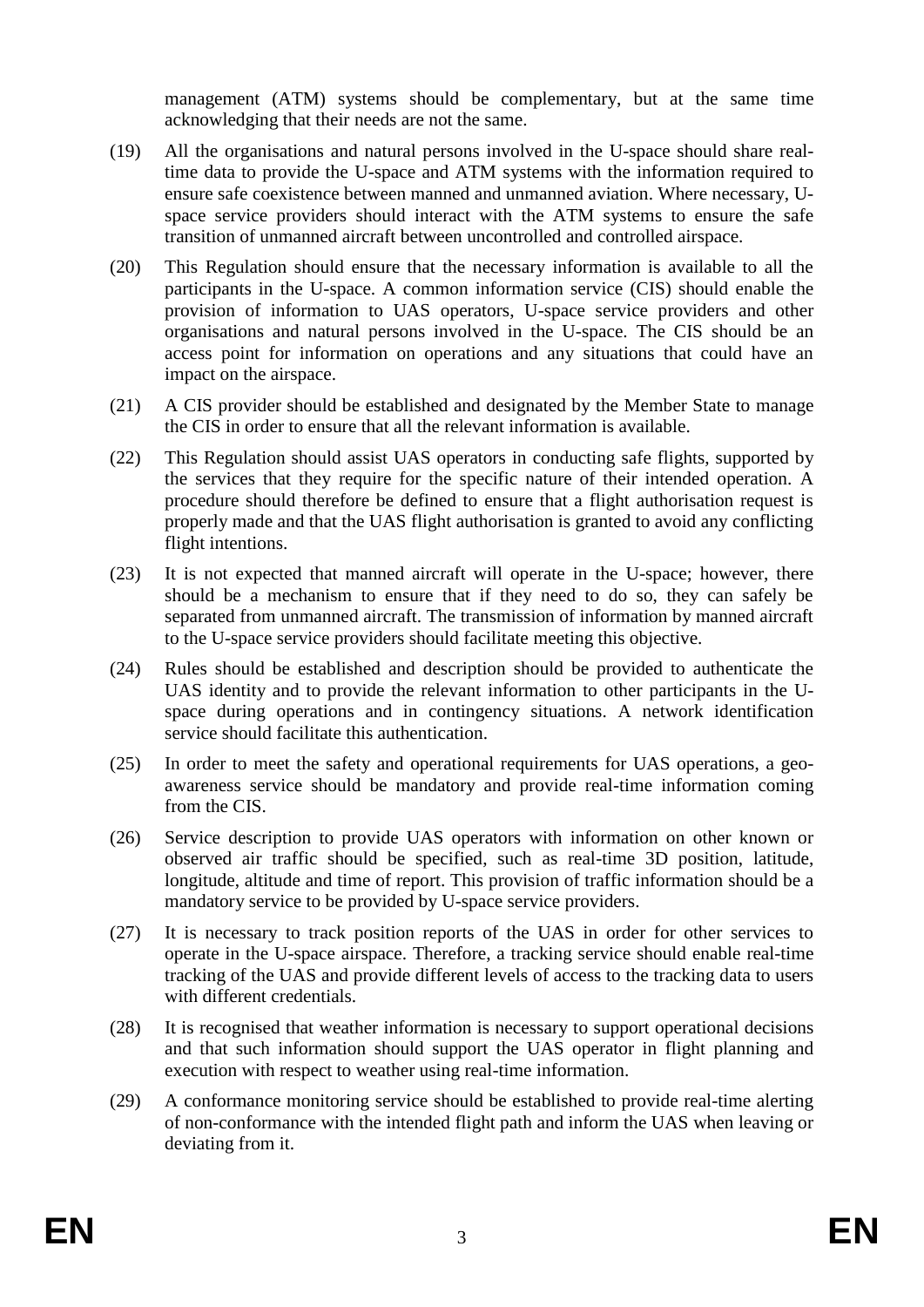- (30) A common certification scheme should be established for certifying U-space service providers and CIS providers and for regularly monitoring compliance with the applicable requirements. This system should ensure the provision of safe and highquality U-space services and increase the freedom of movement while improving the availability of those services.
- (31) The certificates of service providers should be mutually recognised by all Member States in order to allow them to provide services in a Member State other than the one in which they obtained their certificates, in accordance with Regulation (EU) 2018/1139.
- (32) The tasks of the competent authorities designated by the Member States in accordance with this Regulation should be clearly defined. The coordination between the competent authorities and the local authorities should be ensured. The Agency should be the competent authority for the service providers that would provide services in more than one Member States.
- (33) With a view to ensuring that the requirements for U-space service providers and the CIS provider are complied with at all times, competent authorities should be granted certain specific investigatory powers. Those powers should be exercised in accordance with the applicable national rules and procedures, while having due regard to a number of specific elements which are meant to ensure a fair balance between all rights and interests at issue in a particular case.
- (34) UAS operators should be able to rely on a single contract with a U-space service provider of their choice that covers all required U-space services for the operation in U-space airspace.
- (35) For safety reasons, there can only be one common information service provider per designated U-Space airspace. The price set for this natural monopoly service should therefore be regulated, so that the risk of abuse of dominant position is mitigated and the price is based on the real cost of managing the exchange of data, with a markup reflecting the risks associated with this activity.
- (36) Member States should ensure that the cost bases according to the common charging scheme for air navigation services  $(5)$  do not include determined costs relating to Uspace.
- (37) In order to ensure the proper implementation of this Regulation, Member States and affected stakeholders should have sufficient time to adapt their procedures to the new regulatory framework before this Regulation applies.
- (38) The European Union Aviation Safety Agency has prepared a draft implementing act and submitted it with Opinion No  $01/2020$  ( $^6$ ) in accordance with points (b) and (c) of Article 75(2) and with Article 76(1) of Regulation (EU) 2018/1139.
- (39) The measures provided for in this Regulation are in accordance with the opinion of the Committee established in accordance with Article 127 of Regulation (EU) 2018/1139,

HAS ADOPTED THIS REGULATION:

 $\overline{5}$ <sup>5</sup> Commission Regulation (EC) No 1794/2006 of 6 December 2006 laying down a common charging scheme for air navigation services (OJ L 341, 7.12.2006, p. 3)

<sup>6</sup> https://www.easa.europa.eu/document-library/opinions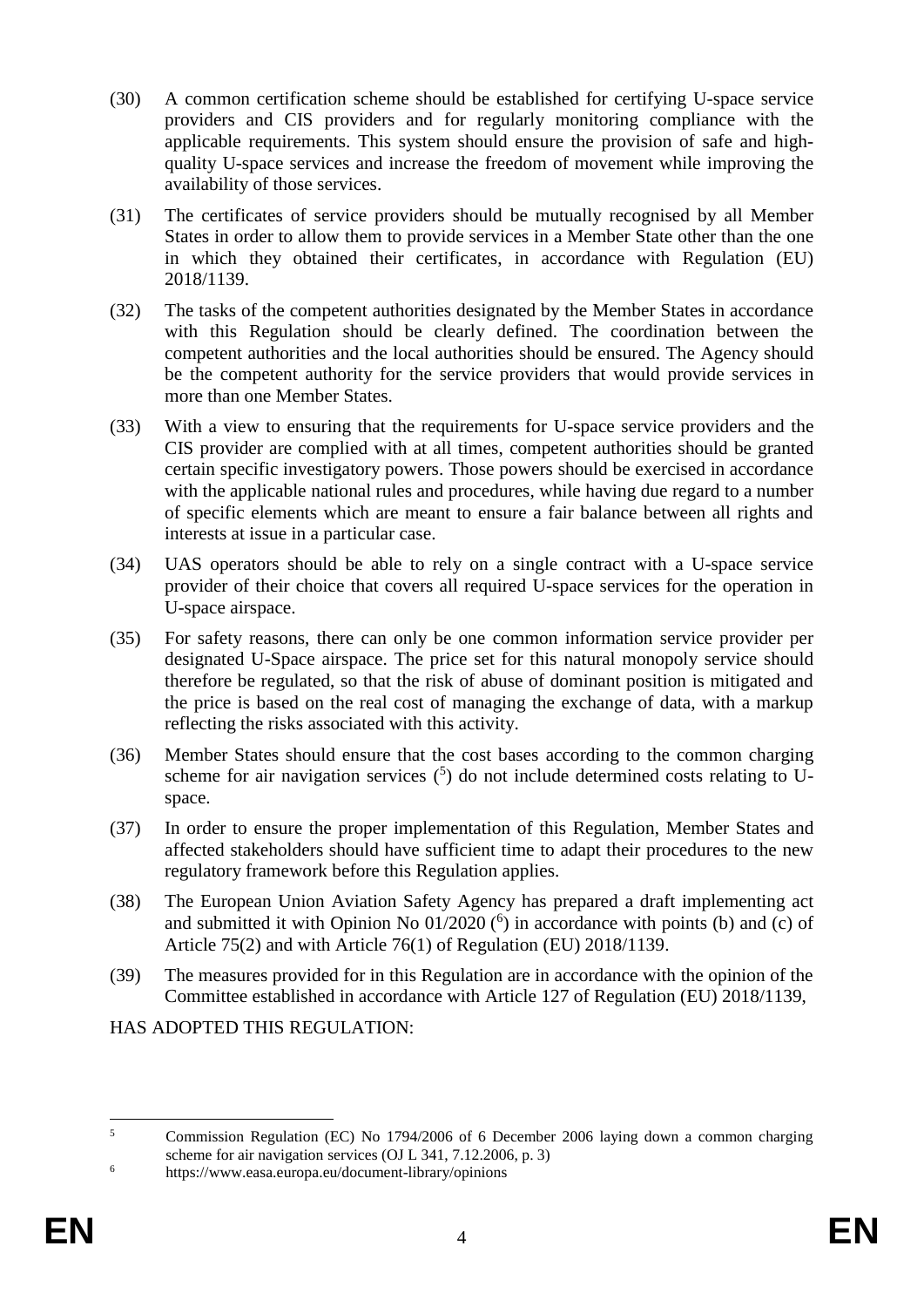# **CHAPTER I**

### PRINCIPLES AND GENERAL REQUIREMENTS

#### *Article 1*

### **Subject matter and scope**

- 1. This Regulation lays down rules and procedures for the provision of U-space services and the establishment of the U-space airspace.
- 2. This Regulation shall apply to:
	- (a) operators of manned and unmanned aircraft; and
	- (b) U-space service providers that deliver services,

in the volumes of airspace designated as U-space airspace by Member States.

- 3. This Regulation shall also apply to the competent authorities designated as such by the Member States in accordance with Article 20 of this Regulation.
- 4. This Regulation shall not apply to:
	- (a) operations of unmanned aircraft that are toys within the meaning of Directive 2009/48/EC on the safety of toys;
	- (b) operations of unmanned aircraft conducted in the framework of model aircraft clubs and associations that receive an authorisation in accordance with Article 16 of Commission Implementing Regulation (EU) 2019/947  $(7)$ ; and
	- (c) operators of unmanned aircraft in subcategory A1 of the 'open' category of operations with an unmanned aircraft that:
		- (i) has a maximum take-off mass (MTOM), including payload, of less than 250 g and a maximum operating speed of less than 19 m/s, in the case of a privately built UAS; or
		- (ii) is marked as class C0 and complies with the requirements of that class, as defined in Part 1 of the Annex to Commission Delegated Regulation (EU) 2019/945 (<sup>8</sup>).

# *Article 2*

### **Objectives**

The objectives of this Regulation are to:

- (a) support safe, secure and environmentally friendly operations of aircraft in the Uspace airspace while respecting the privacy of European citizens;
- (b) maintain the current safety levels for manned aviation;
- (c) create the conditions for an internal market for U-space services; and

 $\overline{7}$ <sup>7</sup> Commission Implementing Regulation (EU) 2019/947 of 24 May 2019 on the rules and procedures for the operation of unmanned aircraft (OJ L 152, 11.6.2019, p. 45).

<sup>&</sup>lt;sup>8</sup> Commission Delegated Regulation (EU) 2019/945 of 12 March 2019 on unmanned aircraft systems and on third-country operators of unmanned aircraft systems (OJ L 152, 11.6.2019, p. 1).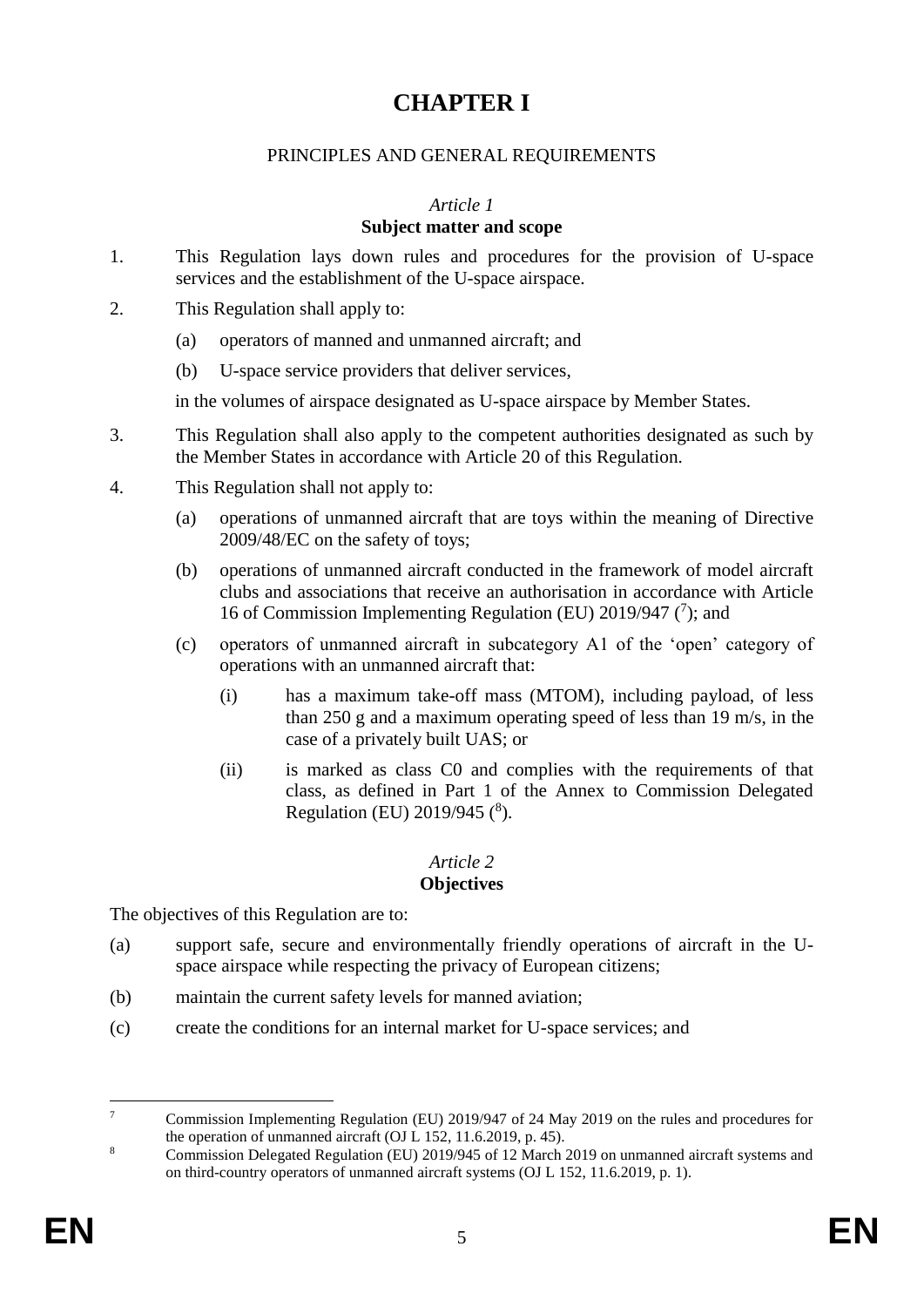(d) ensure fair, affordable and efficient access to the U-space airspace to all airspace users.

# *Article 3*

### **Definitions**

For the purposes of this Regulation, the definitions of Regulation (EU) 2018/1139, Commission Implementing Regulation (EU) No 923/2012 (9), Commission Delegated Regulation (EU) 2019/945, and Commission Implementing Regulation (EU) 2019/947 apply. The following definitions also apply:

- 1. 'Airspace risk assessment' means an evaluation of risk which takes into account the type, complexity and density of traffic, location, altitudes or heights, airspace classification, in order to define the U-space airspace where UAS operations can take place, the minimum list of U-space services and, if necessary, the UAS capabilities and performance requirements.
- 2. 'Dynamic reconfiguration of the airspace' means a temporary limitation of the area within the designated U-space airspace where UAS operations can take place in order to respond to changes in manned traffic demand.
- 3. 'Open communication protocols' means a set of publicly available standards that allow two or more entities of a given system to communicate with each other. Protocols define the rules, syntax, semantics and synchronisation of communication and possible error recovery methods.
- 4. 'Principal place of business' means the head office or registered office of a U-space service provider or CIS provider in the Member State within which the principal financial functions and operational control of the service provider are exercised.
- 5. 'U-space airspace' means a geographical zone, defined in accordance with Commission Implementing Regulation (EU) 2019/947, designated by Member States, where U-space services are required.
- 6. 'U-space service provider' means any legal or natural person providing or intending to provide U-space services as listed and defined in Chapter V of this Regulation.
- 7. 'Connectivity' means the capacity of a system to be interconnected.

# **CHAPTER II**

# ESTABLISHMENT OF THE U-SPACE

#### *Article 4* **Designation of U-space airspace**

1. Member States may designate one or more volumes of airspace as U-space airspace, in controlled or uncontrolled airspace and on a temporary or permanent basis, supported by an airspace risk assessment.

 $\overline{9}$ <sup>9</sup> Commission Implementing Regulation (EU) No 923/2012 of 26 September 2012 laying down the common rules of the air and operational provisions regarding services and procedures in air navigation and amending Implementing Regulation (EU) No 1035/2011 and Regulations (EC) No 1265/2007, (EC) No 1794/2006, (EC) No 730/2006, (EC) No 1033/2006 and (EU) No 255/2010 (OJ L 281, 13.10.2012, p. 1).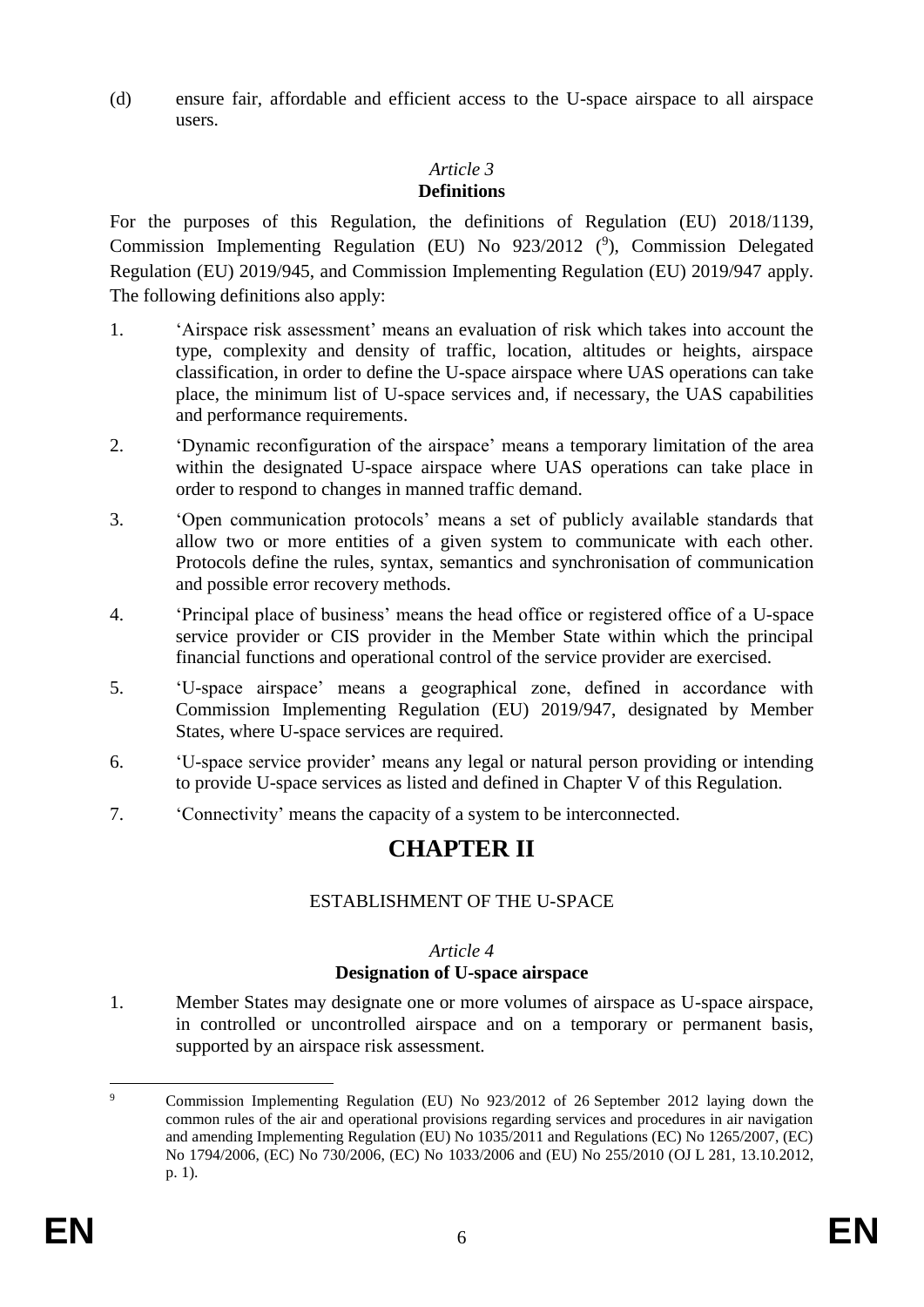- 2. Member States shall make the information on the designated U-space airspace publicly available, in accordance with Article 15(3) of Regulation (EU) 2019/947, as well as through their aeronautical information service.
- 3. Member States shall provide their U-space service provider(s) with means for authenticating identities of unmanned aircraft operators with access to:
	- (a) the national registration database of the Member State where the U-space service provider has its main place of business; and
	- (b) any other national registration database connected through the repository referred to in Article 74 of Regulation (EU) 2018/1139.
- 4. Where the U-space airspace is designated within controlled airspace:
	- (a) air navigation service providers shall remain responsible for the provision of air navigation services to operators of manned aircraft, as well as for the dynamic reconfiguration of the airspace within the designated U-space airspace to ensure that manned and unmanned aircraft remain segregated;
	- (b) U-space service providers shall be responsible for the provision of U-space services to operators of unmanned aircraft.
- 5. Where the U-space airspace is designated within uncontrolled airspace or when within the airspace there is uncontrolled traffic:
	- (a) air traffic services providers shall remain responsible for the provision of flight information service to the operators of manned aircraft;
	- (b) U-space service providers shall be responsible for the provision of U-space services required to support the safe and efficient movement of aircraft in that U-space airspace.
- 6. The U-space services referred to in Articles 10, 11, 12 and 13 of this Regulation shall be mandatory in each designated U-space airspace.
- 7. When Member States decide to establish cross-border U-space airspace, they shall, as a minimum, coordinate on:
	- (a) the designation of the U-space airspace;
	- (b) the U-space service provision; and
	- (c) the common information service.
- 8. Member States may mandate U-space services in addition to those stipulated in Chapter IV of this Regulation, in the designated U-space airspace, based on the airspace risk assessment referred to in paragraph 1.

# **Common information service**

- 1. Member States shall designate a certified common information service (CIS) provider for each designated U-space airspace.
- 2. The CIS provider shall ensure the exchange of static and dynamic information between U-space service providers and air navigation service providers, necessary for safe operations.
- 3. The CIS provider shall make the following information available: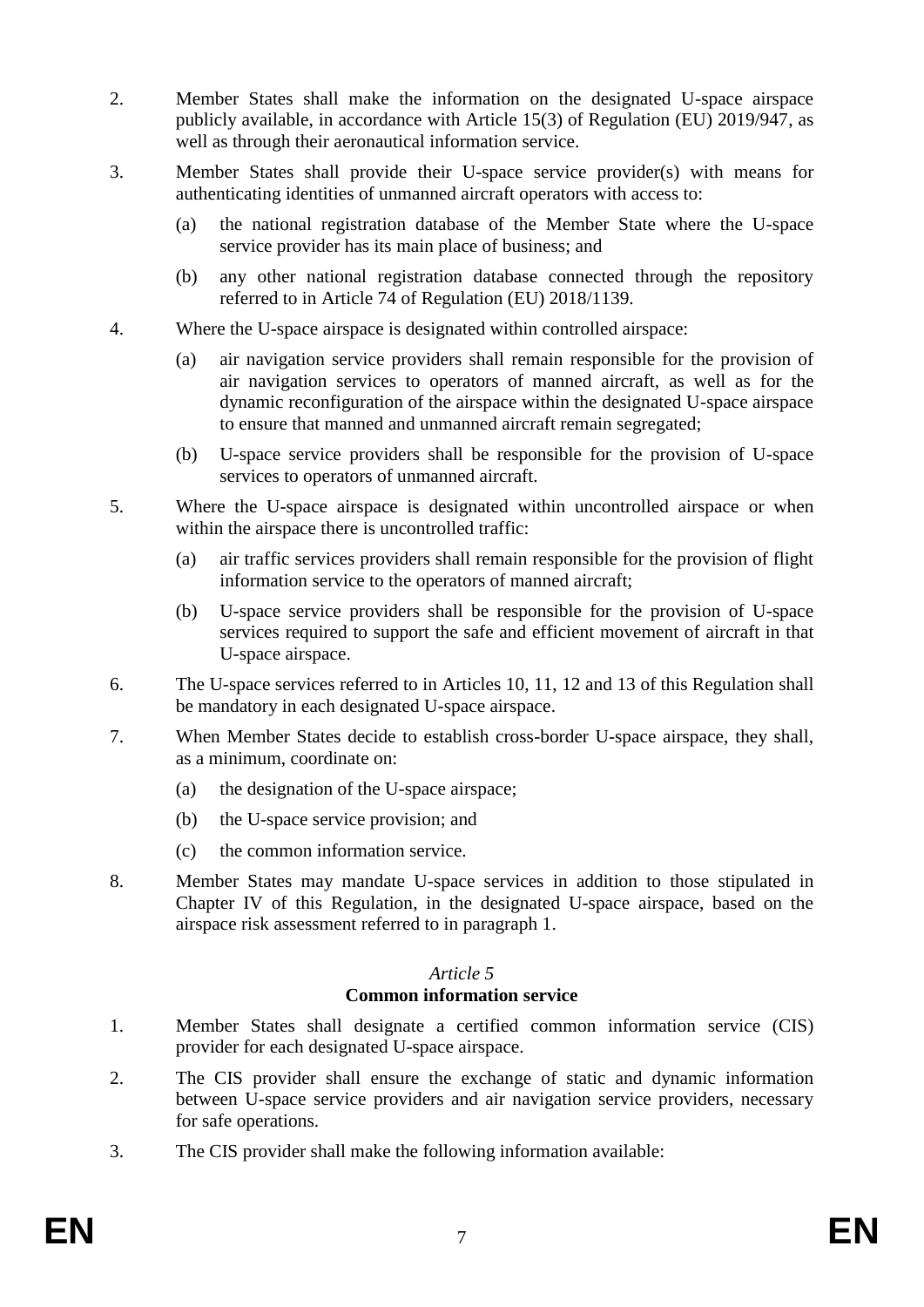- (a) horizontal and vertical limits of the designated U-space airspace;
- (b) the UAS capabilities and performance requirements set by the competent authorities for a given U-space airspace;
- (c) a list of different certified U-space service providers effectively offering Uspace services in the designated U-space airspace, which shall include information on:
	- (i) identification and contact details of active U-space service providers;
	- (ii) types of services provided;
	- (iii) terms and conditions of services;
	- $(iv)$  certification limitation(s), if any;
- (d) the applicable operational conditions and airspace constraints;
- (e) any adjacent designated U-space airspace(s);
- (f) the connectivity methods, constraints and cybersecurity protection measures, as determined by the Agency;
- (g) terms and conditions for UAS flight authorisations, including the authorisation deviation thresholds;
- (h) requirements related to the use of public key infrastructure, identity management, and authentication; and
- (i) the list of all the publicly known authorities that can be contacted with regard to the common information.
- 4. When Member States make publicly available the information on the UAS geographical zones, in accordance with Article 15(3) of Commission Implementing Regulation (EU) 2019/947, they may use the CIS to disseminate this information.
- 5. Member States shall ensure that the CIS provider:
	- (a) provides the information in paragraph 3 in accordance with the data quality requirements as laid down in ATM/ANS.OR.A.085(b) of Regulation (EU)  $2017/373$  (<sup>10</sup>);
	- (b) establishes the necessary procedures for the access to the information and ensures the necessary protection of the information;
	- (c) uses interoperable open communication protocols, as determined by the Agency, to allow fair and sustainable competition between U-space service providers;
	- (d) supplies connectivity interface protocols;
	- (e) establishes a single point of access for exchange of information and coordination procedure between U-space service providers and air traffic services providers for procedural and collaborative interface with air traffic control (ATC).

 $10<sup>10</sup>$ <sup>10</sup> Commission Implementing Regulation (EU) 2017/373 of 1 March 2017 laying down common requirements for providers of air traffic management/air navigation services and other air traffic management network functions and their oversight, repealing Regulation (EC) No 482/2008, Implementing Regulations (EU) No 1034/2011, (EU) No 1035/2011 and (EU) 2016/1377 and amending Regulation (EU) No 677/2011 (OJ L 62, 8.3.2017, p 1).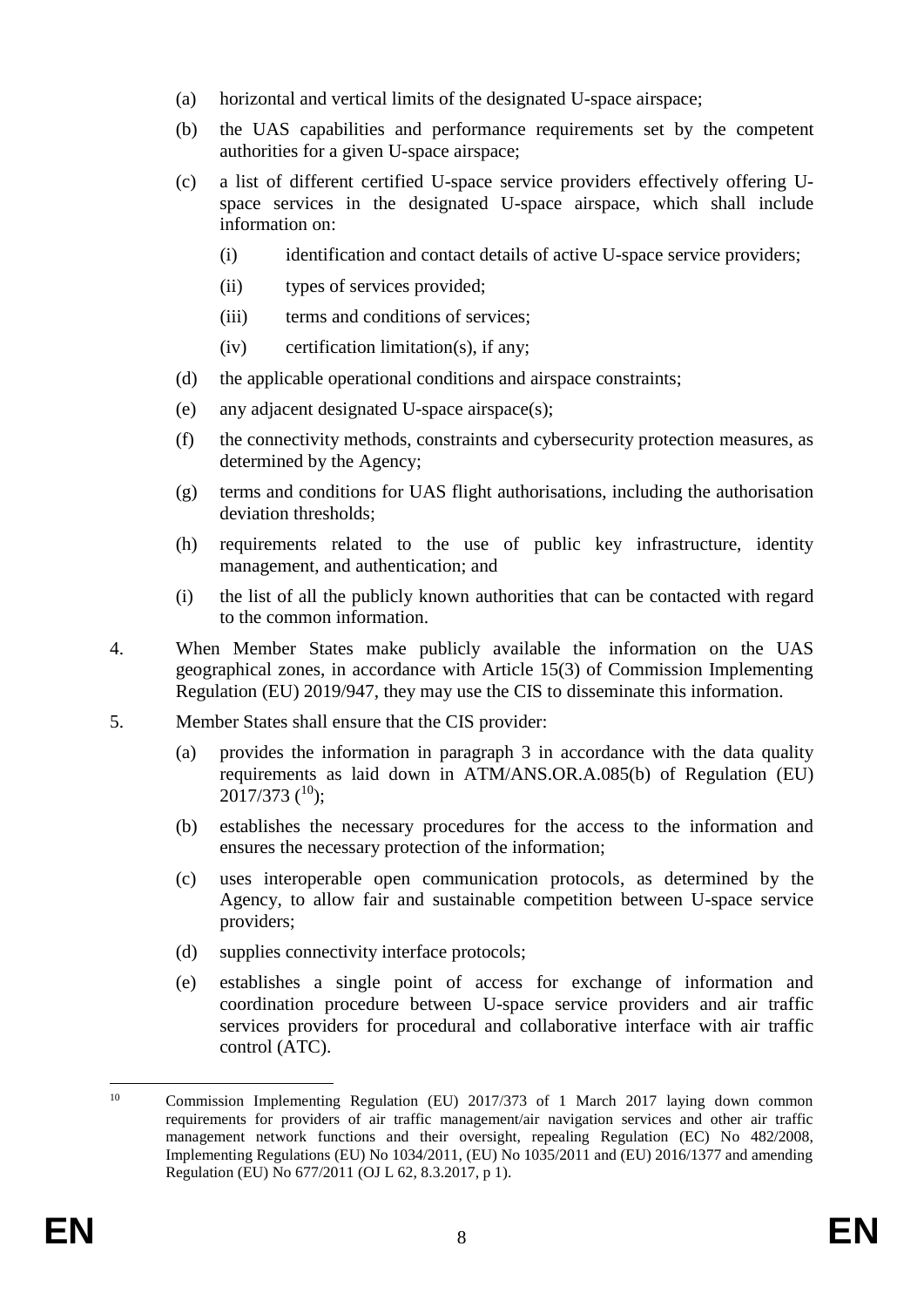6. The CIS provider shall not be related or connected in any manner or form to any Uspace service provider in the airspace for which it has been designated and shall not provide any U-space services itself in that airspace.

# **CHAPTER III**

# *GENERAL REQUIREMENTS FOR AIRCRAFT OPERATORS AND U-SPACE SERVICE PROVIDERS*

# *Article 6*

### **UAS operators**

1. When operating in the U-space airspace, UAS operators shall:

- (a) comply with the applicable requirements established by the competent authority for the U-space airspace being flown;
- (b) ensure that the aircraft to be operated in the U-space airspace have adequate technical capabilities for utilising the necessary U-space services and for exchanging the required information within the U-space airspace being flown;
- (c) ensure that during their operations, the U-space services required for the Uspace airspace are received and their requirements complied with.
- 2. UAS operators shall make the necessary service level agreement with a certified Uspace service provider of their choice, covering the full set of U-space services necessary to keep all phases of flight safe, in view of the applicable performance objectives and the operational risks of the intended operation.
- 3. UAS operators shall authorise U-space service providers to get access from the competent authority to the relevant registration information, as defined in Article 14(2) of Commission Implementing Regulation (EU) 2019/947, and shall be identifiable therein with the registration number.
- 4. At least 30 minutes before each individual flight, the UAS operator shall make a UAS flight authorisation request to the U-space service provider concerned:
	- (a) in the form as defined in Appendix 1; and
	- (b) complying with the terms and conditions for UAS flight authorisations, including the authorisation deviation thresholds, as defined in Article  $5(3)(g)$ .
- 5. When ready to commence the flight, the UAS operator shall request the activation of the UAS flight authorisation. Upon receiving the confirmation of the activation for the UAS flight authorisation from the U-space service provider, the UAS operator is entitled to start its flight.
- 6. UAS operators shall not start operations unless a UAS flight authorisation has been granted by the U-space service provider and activated in accordance with paragraph 5.
- 7. UAS operators shall comply with the terms and conditions set by the UAS flight authorisation as well as to its amendment or the changes which may be introduced by the U-space service provider at any phase of flight.
- 8. In case UAS operators are not able to comply with the UAS flight authorisation deviation thresholds in accordance with Article  $5(3)(g)$ , they shall request a new UAS flight authorisation.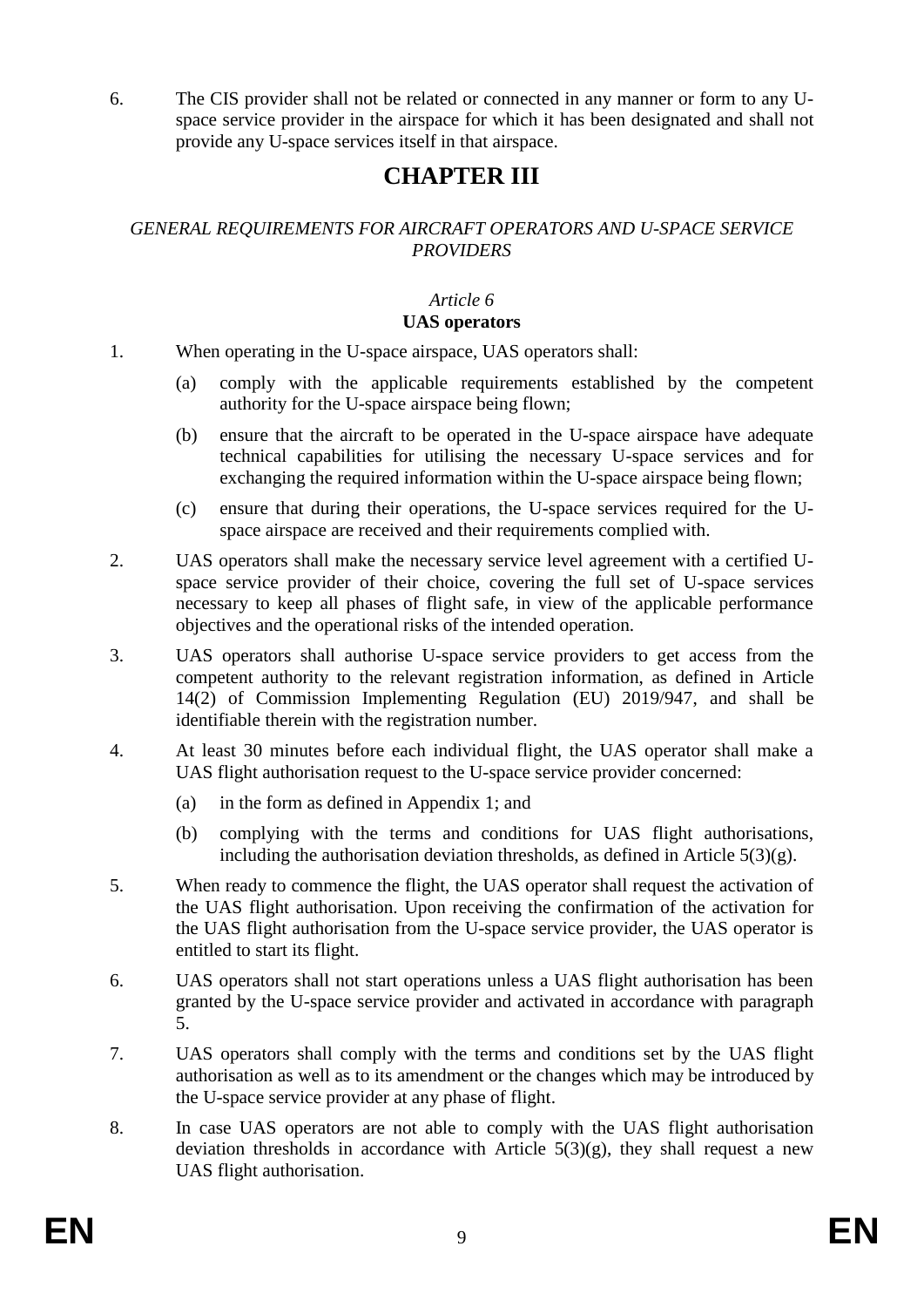9. UAS operators shall make any contingency measures and procedures available to the U-space service providers.

#### *Article 7*

### **Obligations for operators of manned aircraft operating in U-space airspace**

- 1. Operators of manned aircraft shall not operate in uncontrolled airspace designated as U-space airspace unless the information about the manned aircraft position is made available to U-space service providers at regular intervals and there is sufficient level of performance in terms of accuracy, integrity, legitimacy of source and continuity as determined by the Agency.
- 2. The above requirement shall also apply when operators of manned aircraft operate as uncontrolled traffic within in the U-space airspace designated in controlled airspace.

# *Article 8* **U-space service providers**

- 1. U-space service providers shall be responsible for providing to UAS operators the services required to ensure the safe and efficient movement of aircraft during all phases of operations in the designated U-space airspace.
- 2. U-space service providers shall retain data used for the service for a period of at least 30 days following its use. If the data is used for accident and incident investigations, it shall be retained for a longer period until it is evident that it will no longer be required.
- 3. U-space service providers shall handle air traffic data without discrimination, restriction or interference, independently of its sender or receiver, content, application or service, or terminal equipment and shall act in accordance with the applicable requirements in the U-space airspace established in accordance with this Regulation.
- 4. U-space service providers shall ensure that the information contained in Article 10(2) is made available to:
	- (a) the general public as regards information that is deemed public in accordance with applicable EU and national rules;
	- (b) other U-space service providers in other to ensure safety of operations in the Uspace airspace;
	- (c) the air traffic services providers concerned; and
	- (d) their competent authorities.
- 5. U-space service providers shall:
	- (a) exchange information, including air traffic information of the unmanned aircraft, between themselves;
	- (b) adhere to an open communication protocol acceptable to the Agency, and use the latest information available from the CIS in accordance with Article 5(3);
	- (c) provide the information exchanged in accordance with the necessary data quality requirements;
	- (d) ensure the access to and the necessary protection of the information exchanged;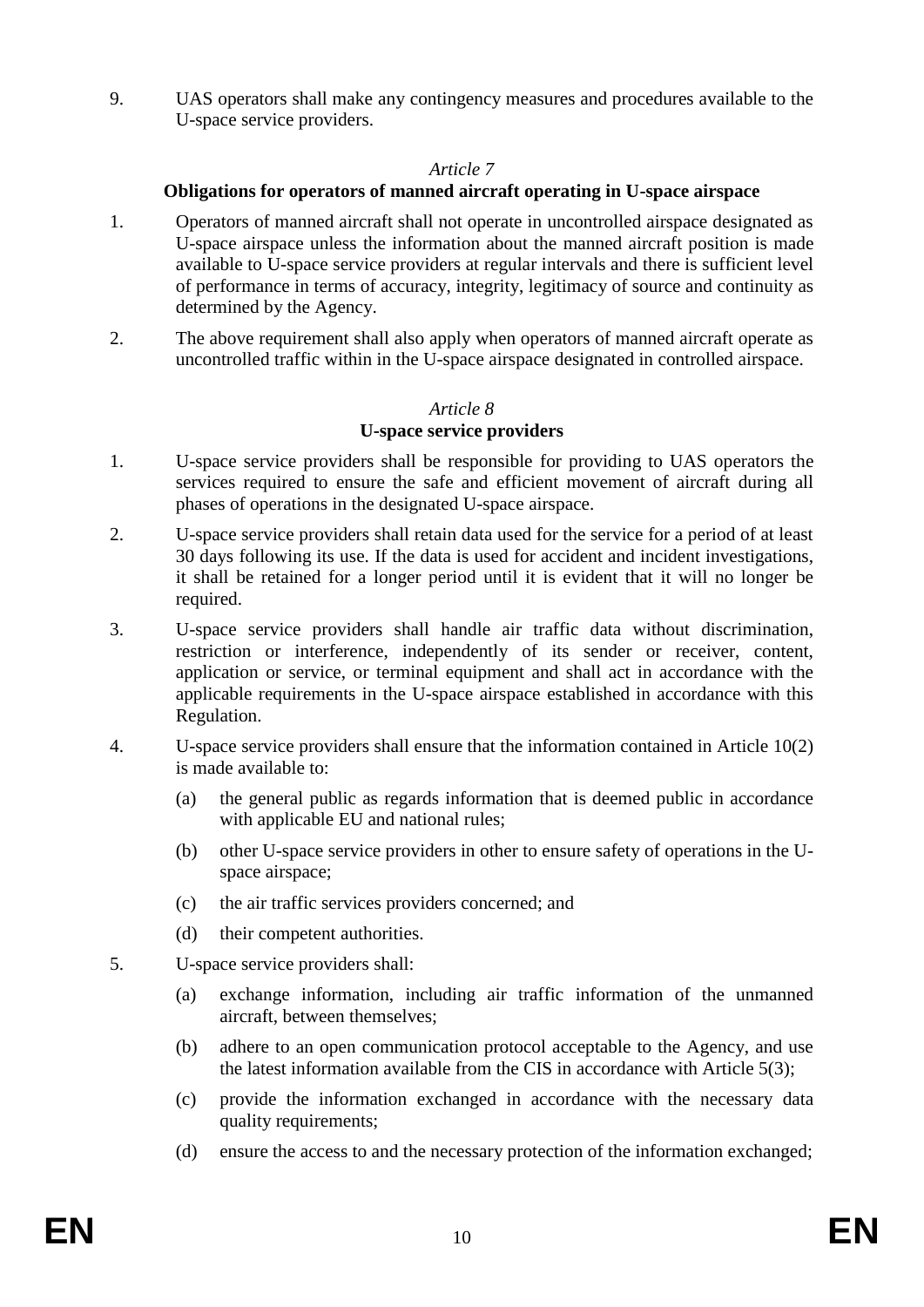- (e) request and establish arrangements with the air traffic services providers to ensure adequate coordination of activities, as well as exchange of relevant data and information; and
- (f) provide any information as an input to the CIS for free.
- 6. U-space service providers shall ensure the continuity of the services during operations in the designated U-space airspace(s) where they provide services.
- 7. When U-space service providers receive the UAS flight authorisation request, they shall:
	- (a) check if the UAS flight authorisation request form is complete and correct;
	- (b) accept or reject it; and
	- (c) notify the UAS operator accordingly.
- 8. The U-space service providers shall ensure that a UAS flight authorisation is provided based on complete, current and accurate information.
- 9. When the conditions do not permit issuing a UAS flight authorisation in accordance with the UAS operator's request, U-space services providers shall propose an alternative UAS flight authorisation.
- 10. U-space service providers shall ensure the exchange of information relevant for the safe operations with air navigation service providers through the CIS.
- 11. Upon receiving the request for a UAS flight authorisation activation, the U-space service providers shall, without unjustified delay, confirm the activation of the UAS flight authorisation.
- 12. When providing a UAS flight authorisation service, U-space service providers shall establish proper arrangements to resolve conflicting authorisation requests received by different U-space services providers.
- 13. When providing flight authorisation to UAS operators, U-space service providers shall take into account the information received in accordance with Article 8 and the priority rules in accordance with paragraph 6 of Article 13.
- 14. U-space service providers shall report to the competent authority:
	- (a) the starting of operations after receiving the certificate; and
	- (b) the ceasing and subsequent restarting of operations, if applicable.

# **Occurrence reporting**

1. U-space service providers shall establish mandatory and voluntary reporting systems in accordance with Regulation (EU) No 376/2014 of the European Parliament and of the Council of 3 April 2014 on the reporting, analysis and follow-up of occurrences in civil aviation  $(^{11})$ .

 $11$ Regulation (EU) No 376/2014 of the European Parliament and of the Council of 3 April 2014 on the reporting, analysis and follow-up of occurrences in civil aviation, amending Regulation (EU) No 996/2010 of the European Parliament and of the Council and repealing Directive 2003/42/EC of the European Parliament and of the Council and Commission Regulations (EC) No 1321/2007 and (EC) No 1330/2007 (OJ L 122, 24.4.2014, p. 18).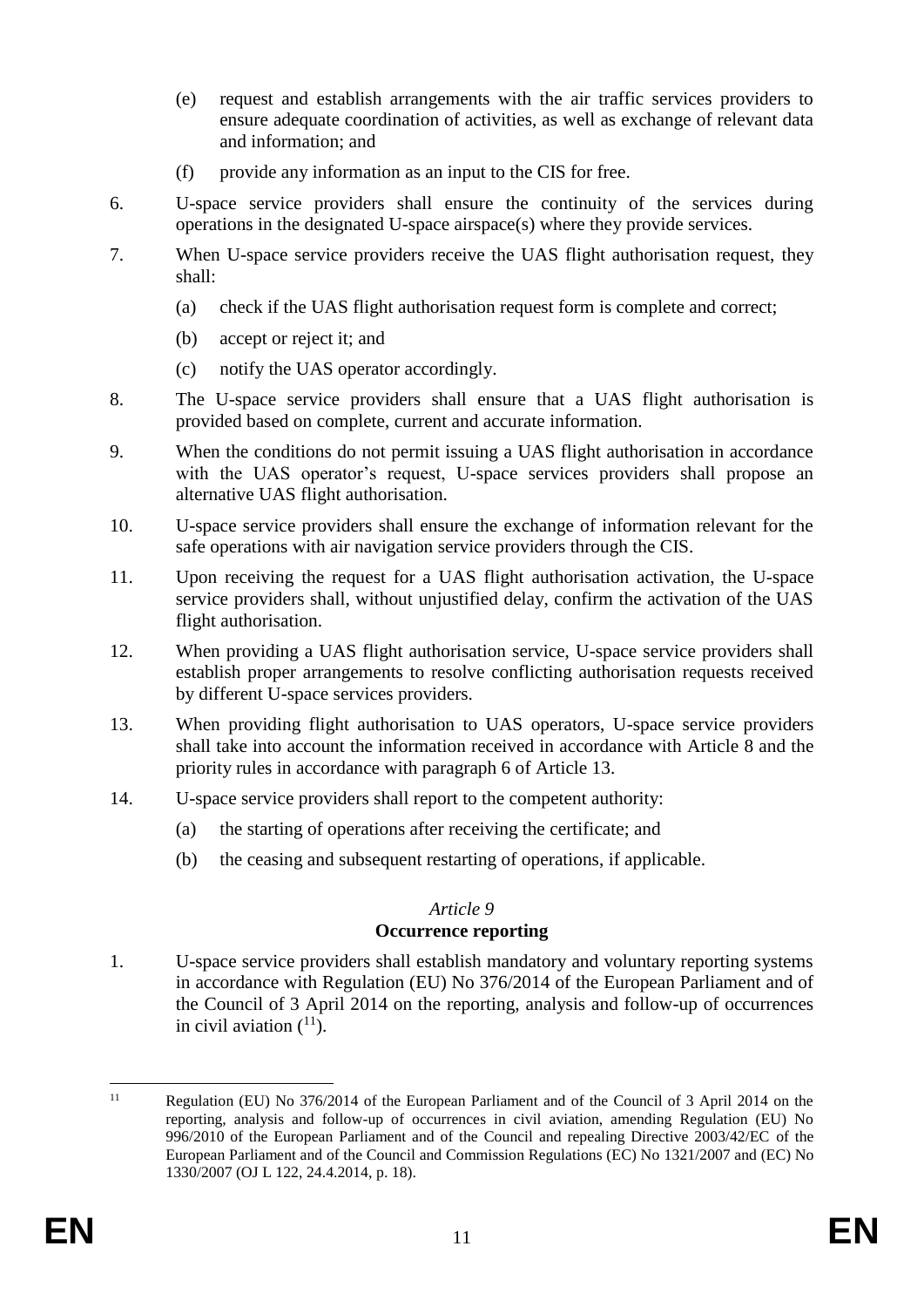2. Such reports shall be made in a form and manner acceptable to the competent authority.

# **CHAPTER IV**

# *U-SPACE SERVICES*

# *Article 10*

### **Network identification service**

- 1. The network identification service shall continuously process the remote identification of the UAS throughout the whole duration of the flight and provide it to authorised users in an aggregated manner.
- 2. This service shall distribute messages with the following content:
	- (a) the UAS operator registration number;
	- (b) the unique physical serial number of the add-on compliant with standard ANSI/CTA-2063;
	- (c) the geographical position of the unmanned aircraft and its height above the surface or take-off point;
	- (d) the route course measured clockwise from true north and the ground speed of the UA;
	- (e) the geographical position of the remote pilot or, if not available, the take-off point;
	- (f) the emergency status of the UAS; and
	- (g) the time at which the messages were generated.
- 3. The identification service shall ensure the levels of access to authorised users based on the credentials of the user. The levels of access established by the competent authority in accordance with Article  $21(1)(b)$  shall be complied with by the U-space service providers based on the credentials of the user.
- 4. The identification service shall correlate identification and UAS traffic information.
- 5. U-space service providers shall be able to receive and exchange broadcast and network e-identification information.

# *Article 11*

### **Geo-awareness service**

- 1. The geo-awareness service shall provide:
	- (a) information related to the operational conditions for UAS geographical zones established in accordance with Article 15 of Commission Implementing Regulation (EU) 2019/947; and
	- (b) the relevant data from the CIS,

to support the UAS geo-awareness system.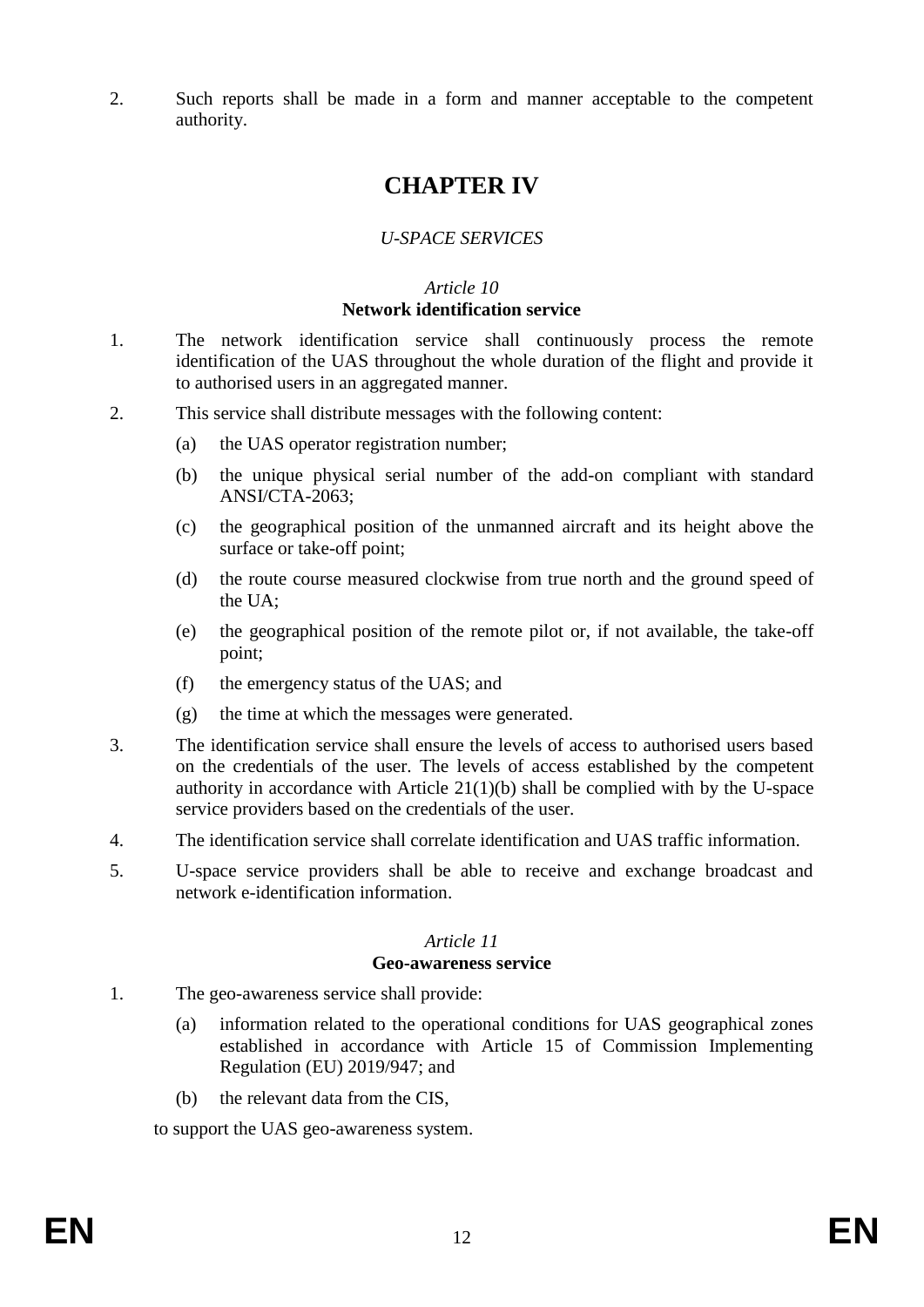- 2. The geometry of all airspace with special access rules for UAS shall be provided to other relevant U-space service providers.
- 3. Any valid times or special airspace rules shall be provided with the airspace geometries.
- 4. The Member State shall specify which authorities have the privilege to update or add to the geo-awareness information.
- 5. The geo-awareness information shall be updated in a timely manner to allow contingencies and emergencies to be addressed, and shall include its time of update or a version number and/or a valid time.

# **Flight authorisation service**

- 1. The flight authorisation service shall provide the authorisation to the unmanned aircraft operator to enter the U-space airspace under the terms and conditions specified by the U-space service provider in the flight authorisation.
- 2. When the U-space airspace is within controlled airspace, the U-space service providers and the relevant air traffic services units shall establish a procedure to coordinate the flight authorisation requests.
- 3. The procedure established in paragraph 2 shall ensure that the flight authorisation service is provided in a timely manner.
- 4. This service shall check the request for flight authorisations against airspace restrictions and limitations which are maintained and updated in accordance with Article 5 and ensure strategic de-confliction from other traffic according to the priority rules as established in paragraph 6.
- 5. Each flight authorisation shall have a unique authorisation number associated with it. This number shall also enable the identification of the U-space service provider issuing the authorisation.
- 6. When a flight authorisation is granted, the following priority rules shall be respected in accordance with the order specified below:
	- (a) aircraft in distress with passengers shall have priority over any other air traffic;
	- (b) when manned and unmanned aircraft are conducting special operations, within the meaning of Article 4 of Commission Implementing Regulation (EU) No 923/2012  $(^{12})$ , manned aircraft shall have priority over unmanned aircraft;
	- (c) when unmanned aircraft conduct special operations, within the meaning of Article 4 of Commission Implementing Regulation (EU) No 923/2012, they shall have priority over any other air traffic;
	- (d) aircraft carrying passengers shall have priority over aircraft without passengers on board;
	- (e) manned aircraft shall have priority over unmanned aircraft;

 $12$ <sup>12</sup> Commission Implementing Regulation (EU) No 923/2012 of 26 September 2012 laying down the common rules of the air and operational provisions regarding services and procedures in air navigation and amending Implementing Regulation (EU) No 1035/2011 and Regulations (EC) No 1265/2007, (EC) No 1794/2006, (EC) No 730/2006, (EC) No 1033/2006 and (EU) No 255/2010 (OJ L 281, 13.10.2012, p. 1).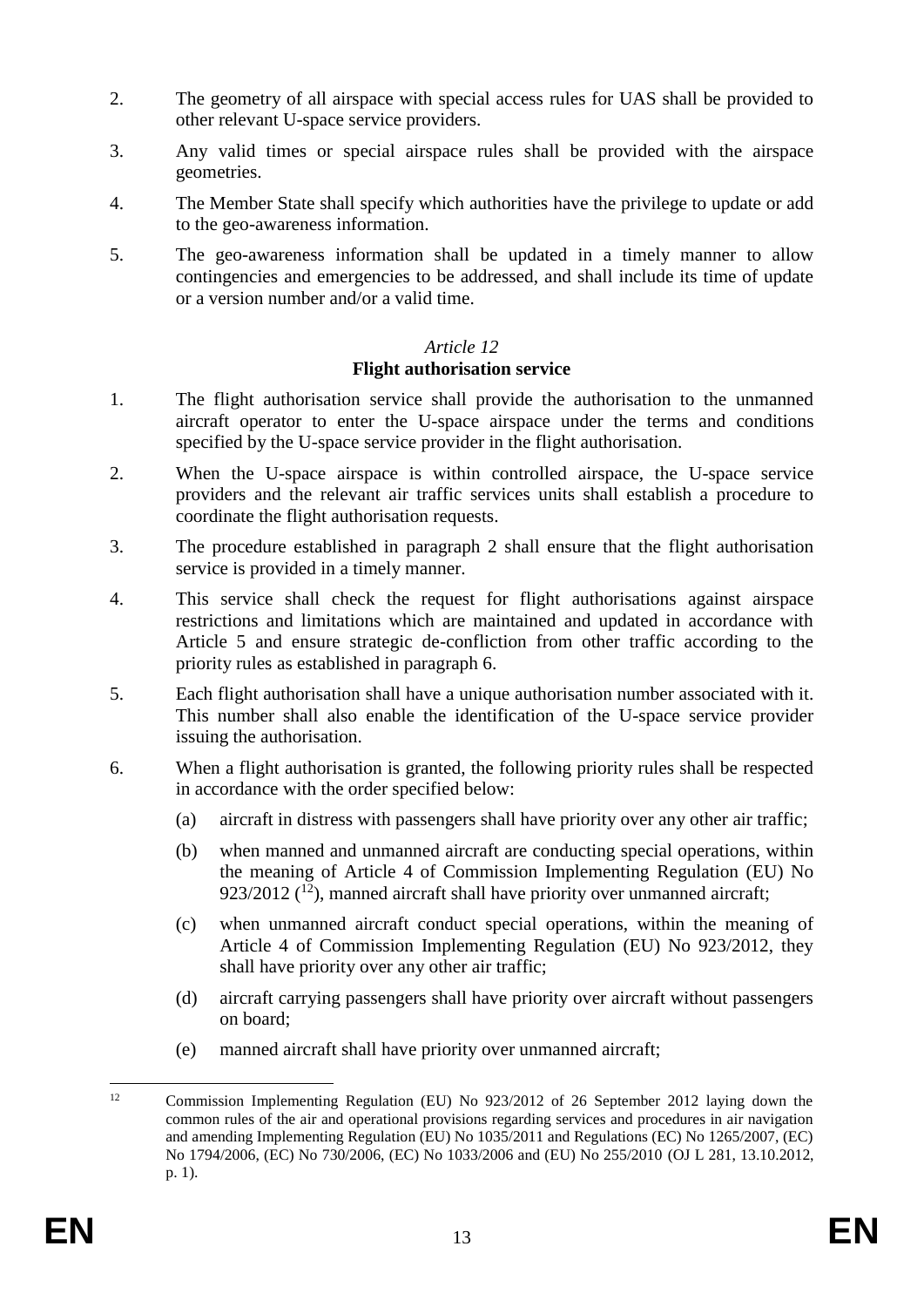- (f) BVLOS operations shall have priority over visual line of sight (VLOS) operations;
- (g) when two flight authorisation requests have the same priority, they shall be processed on a first come first served basis.

# **Traffic information service**

- 1. The traffic information service shall provide the UAS operator with information on other known or observed air traffic which may be in proximity to the position or intended route of the UAS flight to alert and to help the UAS operator to avoid a collision.
- 2. The traffic information service shall include real-time 3D position of the known air traffic which may include manned and unmanned aircraft.
- 3. The information about the position of other known air traffic shall include latitude and longitude, altitude, and time of report. When known, the information shall also include speed, heading or direction and emergency status.
- 4. The traffic information shall be updated at a frequency that the competent authority has determined to be adequate for safety in the given U-space airspace.
- 5. Upon receiving the traffic information services from the U-space service provider, UAS operators shall take the relevant action to avoid any collision hazard.

# *Article 14*

# **Tracking service**

- 1. The tracking service shall comprise UAS telemetry messages with actual information about the UAS flight sent from the unmanned aircraft, flight plans, and identification information from UAS operators and other U-space service providers.
- 2. This service shall associate consecutive surveillance observations of the same UAS flight with tracks, including the current position, heading and speed.
- 3. This service shall comprise ground-based surveillance information where available.
- 4. A tracking report shall contain:
	- (a) the identities of the unmanned aircraft and operator, if available;
	- (b) the identity of the mission plan being executed (if any and if available), or an automatically generated identifier for the flight;
	- (c) the identifier of the system(s) that has (have) calculated the track;
	- (d) the time at which the track position has been calculated;
	- (e) the 3D position of the unmanned aircraft at the time calculated, expressed as latitude and longitude, and altitude;
	- (f) the route course measured clockwise from true north and the ground speed of the unmanned aircraft at the time calculated, expressed in knots; and
	- (g) the estimated uncertainties regarding or confidence in the calculated position and the route course measured clockwise from true north and the ground speed of the unmanned aircraft.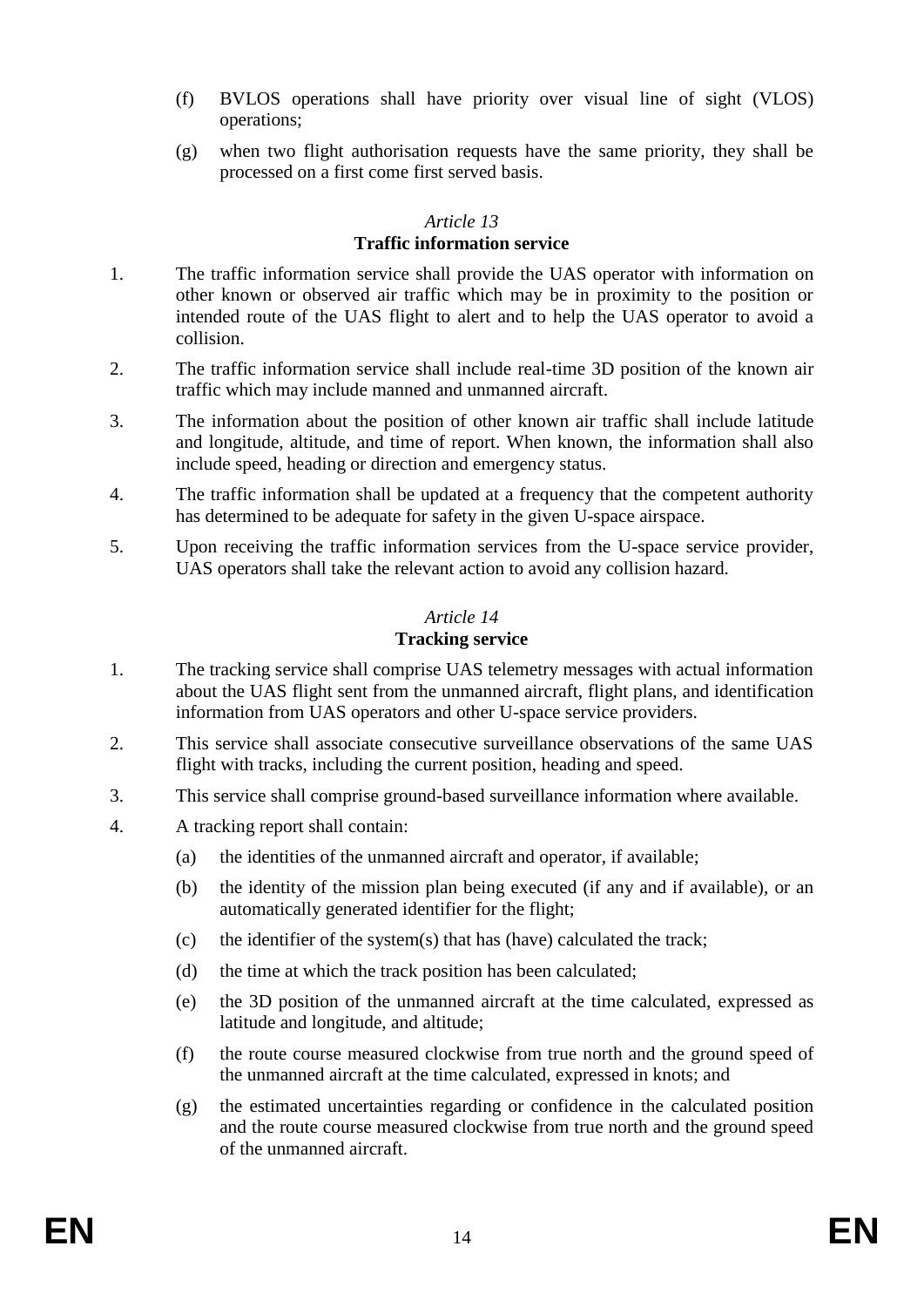- 5. This service shall produce track updates at a rate that the competent authority has determined appropriate for the U-space airspaces that are in its area of competence.
- 6. The tracking service shall use an approved method or algorithm for identifying and fusing tracks collected from different sources representing the same unmanned aircraft.
- 7. The tracking service shall provide track reports of uncorrelated tracks.
- 8. The tracking service shall keep record of all available surveillance and data sources, as well as their coverage volumes.
- 9. The tracking service shall generate alerts of outages or of degradation of service.
- 10. Logs of all tracks and alerts shall be retained for a period of not less than 90 days. If the logs are used for accident and incident investigations, they shall be retained for a longer period until it is evident that they will no longer be required.

### **Weather information service**

- 1. When weather information service is provided, it shall:
	- (a) collect the minimum weather data to maintain safety, supporting operational decisions of other critical services;
	- (b) provide the UAS operator with forecast and actual weather information either before or during the flight; and
	- (c) collect and make available weather information provided by trusted sources.
- 2. The weather information shall include, as a minimum:
	- (a) wind direction measured clockwise through the true north and speed in metres per second, including gusts;
	- (b) the height of the lowest broken or overcast layer in hundreds of feet above ground level;
	- (c) visibility in metres and kilometres;
	- (d) temperature and dew point; and
	- (e) indicators of convective activity and precipitation.
- 3. The weather information shall be sufficiently reliable to support operational decision-making.
- 4. The weather information shall include the location and time of the observation, or the valid times and locations of the forecast.

# *Article 16*

# **Conformance monitoring service**

1. The conformance monitoring service shall monitor whether the UAS operators comply with the requirements in Article 6(1) and the information provided in the UAS flight authorisation request form as submitted and as modified by the flight authorisation service.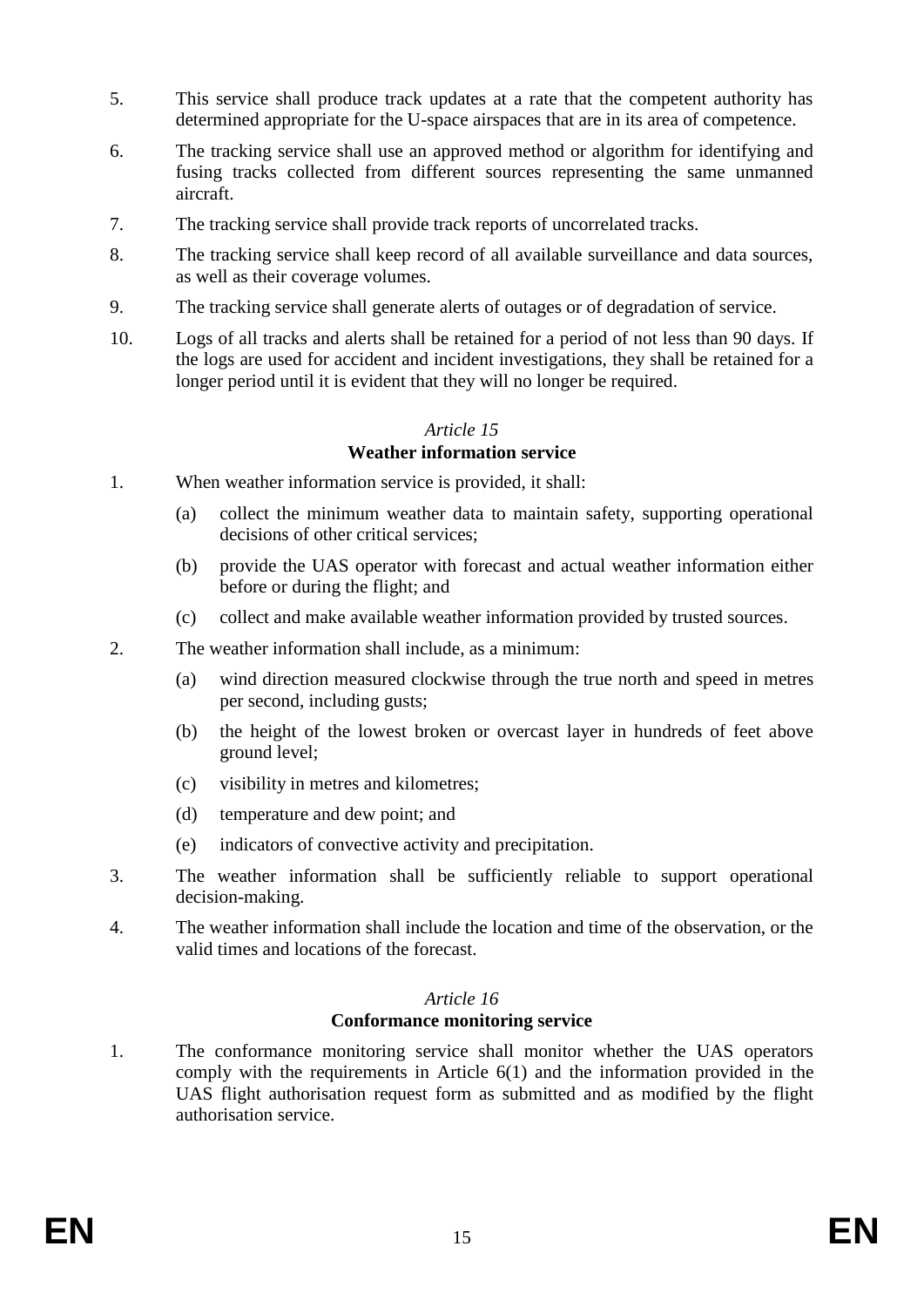- 2. The conformance monitoring service shall alert the UAS operator when the flight authorisation deviation thresholds are to be violated and when the requirements in Article 6(1) are not complied with.
- 3. Where the service detects a deviation from the requirements to an extent depending on the complexity and density of the air traffic that can create a hazard to other aircraft operators, the conformance monitoring service shall alert the other aircraft operators operating in the vicinity of the UAS operators, other U-space service providers and relevant authorities in such time limits that the safety objectives set out in Article 2 of this Regulation are met.

# **CHAPTER V**

# *CIS PROVIDERS AND U-SPACE SERVICE PROVIDERS CERTIFICATION*

### *Article 17*

# **Application for a CIS provider and U-space service provider certificate**

- 1. CIS providers and U-space service providers are required to hold a certificate issued by the competent authority located in the Member State of their principal place of business or by the Agency, as applicable.
- 2. The certificate shall be issued in accordance with Appendix 2 for U-space service providers and Appendix 3 for CIS providers.
- 3. The certificate shall indicate the rights and privileges of its holder to provide certain services.
- 4. An application for a CIS provider or U-space service provider certificate or for an amendment to an existing certificate shall be made in a form and manner established by the competent authority located in the Member State of its principal place of business or by the Agency, as applicable.
- 5. In order to obtain the certificate, CIS providers and U-space service providers shall comply with the requirements set out in this Regulation.

# *Article 18*

# **Conditions for obtaining a certificate**

A CIS provider and a U-space service provider shall be granted a certificate by the competent authority of its principal place of business or by the Agency, as applicable, provided that it demonstrates that it:

- 1. is able to provide its services in a safe, efficient, continuous and sustainable manner, consistent with the level of service. To this end, it shall maintain adequate technical and operational capacity and expertise;
- 2. uses systems and equipment that guarantee the quality, accuracy and integrity of the U-space services in accordance with this Regulation;
- 3. has the appropriate net capital commensurate with the costs and risks associated with the provision of U-space services;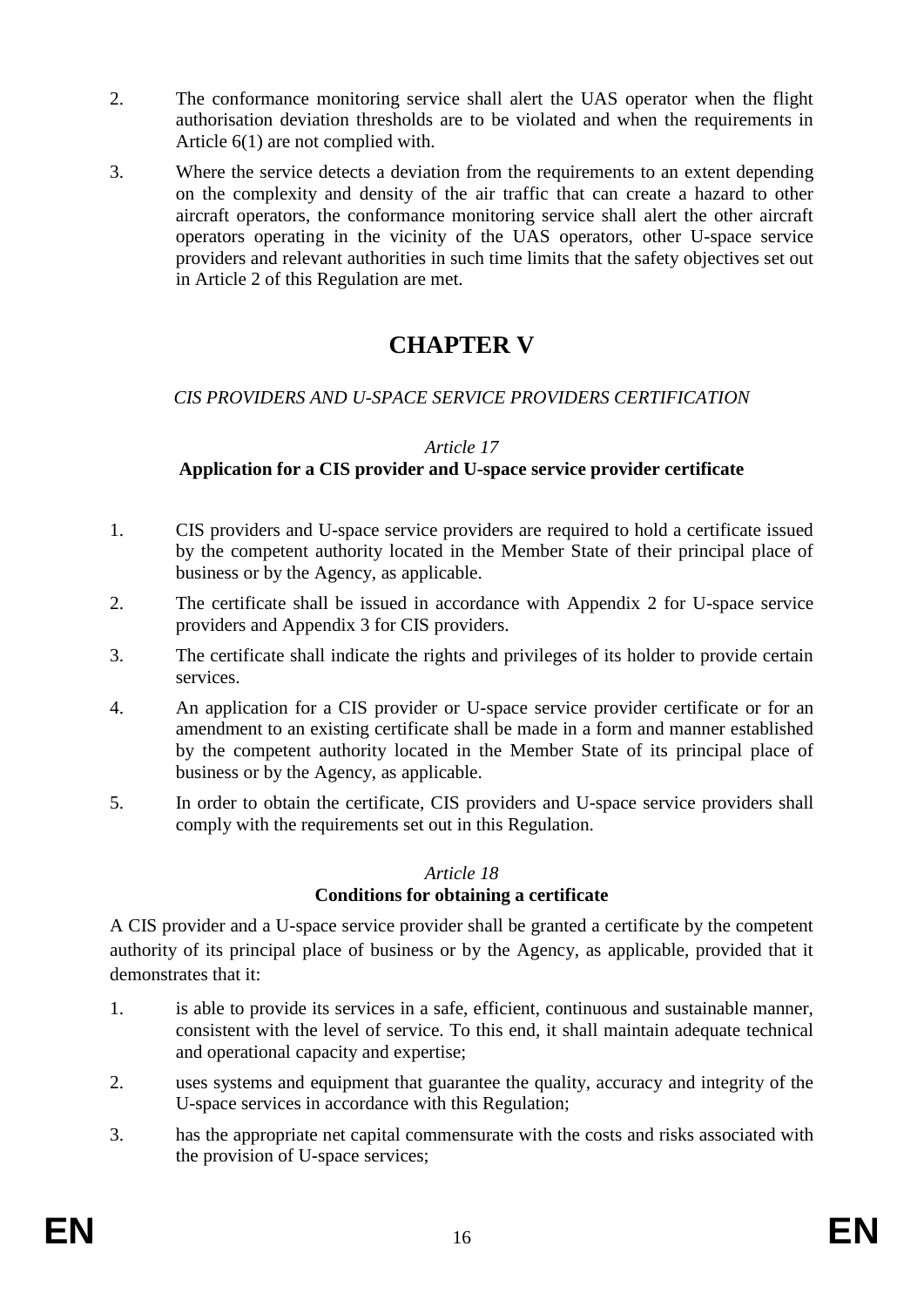- 4. has a management system, established in accordance with Subpart B of Annex III to Commission Implementing Regulation (EU)  $2017/373$  (<sup>13</sup>) and complying with all the requirements of such Regulation;
- 5. has established an information security management system;
- 6. carries out a safety assessment to demonstrate compliance with the objectives set for the service provided in view of the intended operations in that U-space airspace; to that end, it shall provide assurance, with sufficient confidence, via a complete, documented and valid argument that its contribution to the objectives of Article 2 can be met;
- 7. has a robust business plan indicating that it can meet its actual obligations to provide its services in a continuous manner for a period of at least 12 months from the start of operations;
- 8. has the required liability and insurance cover appropriate to the risk of the service(s) provided; and
- 9. has an emergency management plan to assist the aircraft operator experiencing an emergency and a communication plan to inform those concerned.

# *Article 19* **Validity of the certificate**

- 1. A CIS provider and a U-space service provider certificate shall remain valid as long as the CIS provider and the U-space service provider comply with the requirements set out in this Regulation.
- 2. A CIS provider and a U-space service provider certificate shall not remain valid if the provider has:
	- (a) not started operations within 6 months after the certificate has been issued; or
	- (b) ceased operations for more than 9 consecutive months.
- 3. The competent authority or the Agency, as applicable, shall assess the operational or financial performance of a CIS provider or a U-space service provider under its jurisdiction.
- 4. The competent authority or the Agency, as applicable, may, based on the outcome of the assessment in (3) impose particular conditions to the certificate holder, suspend or revoke the certificate.

# **CHAPTER VI**

# *COMPETENT AUTHORITIES*

 $13$ 

<sup>13</sup> Commission Implementing Regulation (EU) 2017/373 of 1 March 2017 laying down common requirements for providers of air traffic management/air navigation services and other air traffic management network functions and their oversight, repealing Regulation (EC) No 482/2008, Implementing Regulations (EU) No 1034/2011, (EU) No 1035/2011 and (EU) 2016/1377 and amending Regulation (EU) No 677/2011 (OJ L 62, 8.3.2017, p. 1).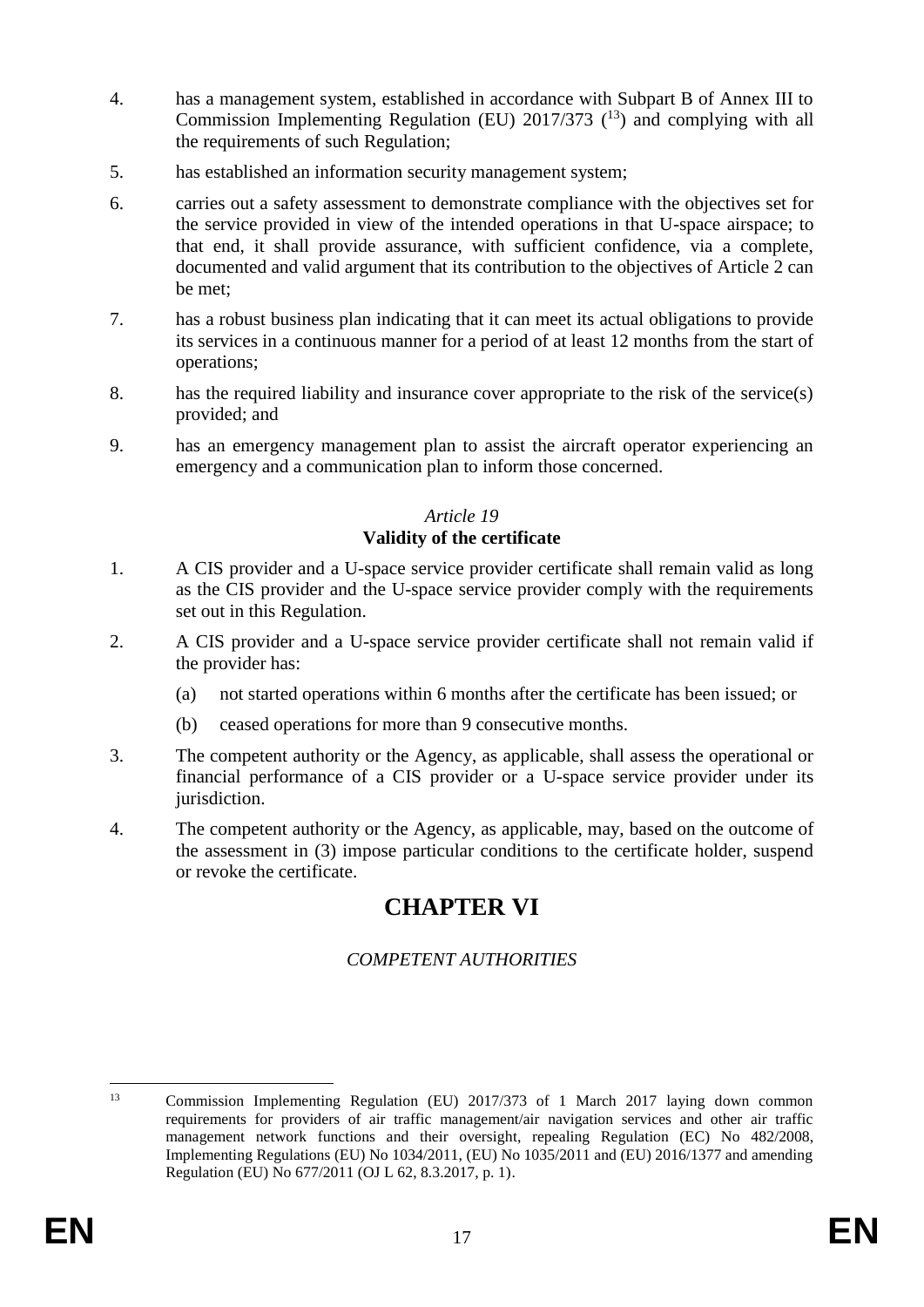### **Competent authority**

- 1. Member States shall designate one or more competent authorities to implement this Regulation.
- 2. The competent authority shall:
	- (a) have a suitable organisational structure, appropriately documented procedures, and adequate resources; and
	- (b) employ or have access to personnel with sufficient knowledge, professional integrity, as well as experience and training to perform their allocated tasks.
- 3. Competent authorities shall ensure that their personnel do not perform activities related to this Regulation when there is evidence that this could result, directly or indirectly, in a conflict of interest.
- 4. The Agency shall act as the competent authority for U-space service providers intending to provide or providing U-space services in more than one Member State and for U-space service providers established outside the EU and intending to provide or providing services within its territory, in accordance with Article 80(1)(a) of Regulation (EU) 2018/1139.

#### *Article 21*

### **Tasks of the competent authorities**

- 1. The designated competent authorities shall:
	- (a) establish, maintain and make publicly available a registration system for certified U-space service providers;
	- (b) determine what traffic data U-space service providers and air navigation service providers shall make available to authorised legal and natural persons, including the required frequency and the quality level;
	- (c) determine the secure open communication protocol and the level of access to the information to the different users of the CIS;
	- (d) ensure that data exchange is made through the appropriate interfaces;
	- (e) define the manner for legal and natural persons to apply for a U-space service provider certificate in accordance with Chapter V;
	- (f) establish a mechanism to coordinate with local authorities the designation of U-space airspace, the establishment of airspace restrictions for unmanned aircraft and the determination of the U-space services to be provided in the designated U-space airspace;
	- (g) establish a certification and continuous risk-based oversight programme, including the monitoring of the operational and financial performance, which is commensurate with the risk associated with the services being provided by the U-space service providers under their oversight responsibility;
	- (h) require the U-space service providers to make available all necessary information to ensure that the provision of U-space services contribute to safe, secure and environmental friendly operations of aircraft;
	- (i) establish an information security management system;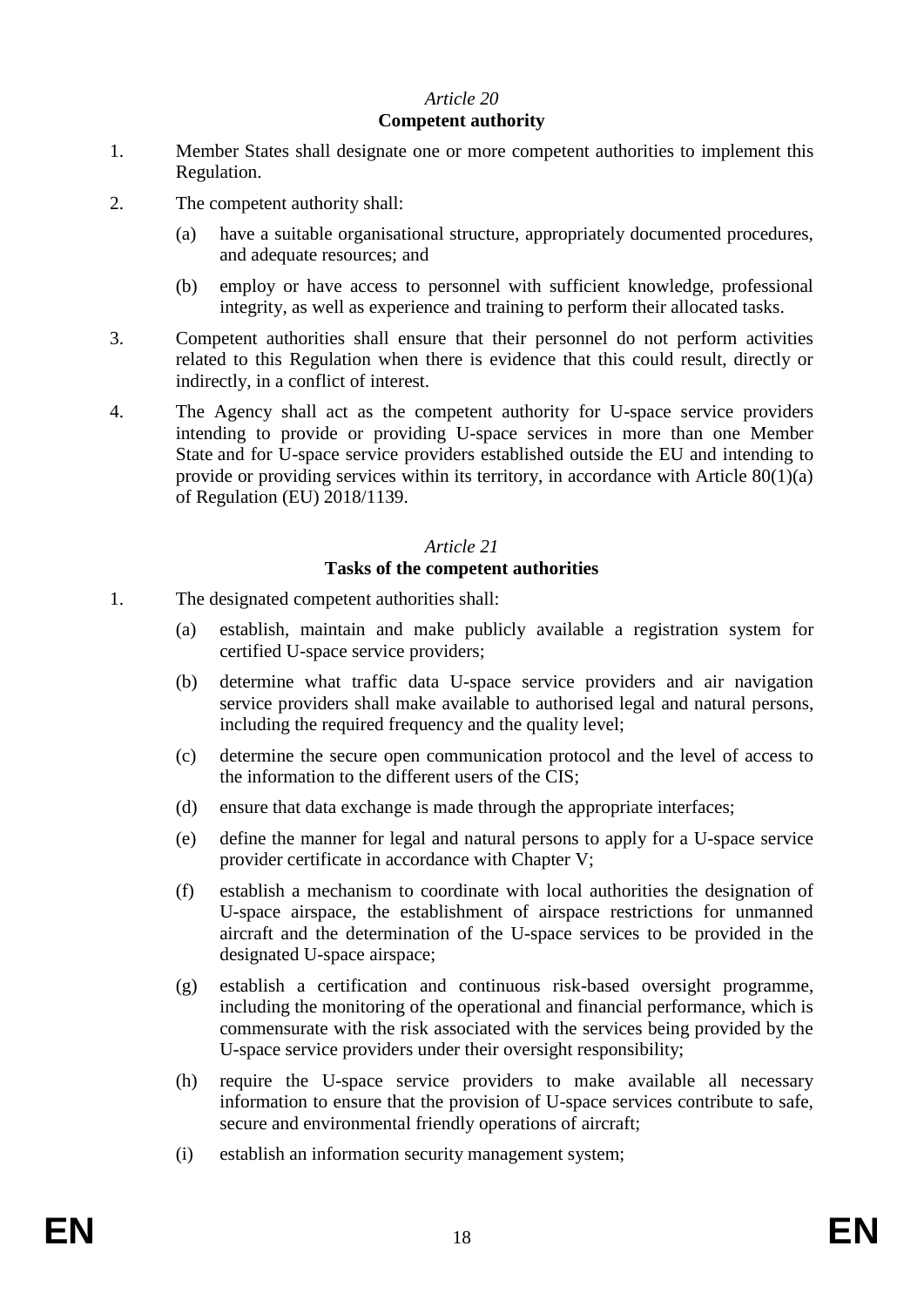- (j) be allowed to enter any premises of the U-space service providers under their oversight; and
- (k) carry out audits, assessments, investigations and inspections of those U-space service providers as established in the oversight programme.
- 2. The competent authorities and the Agency shall take or initiate any appropriate enforcement measure necessary to ensure that the U-space service providers under their oversight, comply and continue to comply with the requirements of this Regulation.

# **Exchange of safety information and safety measures**

- 1. The competent authorities and the Agency shall cooperate on safety matters, and establish procedures for an efficient exchange of safety information.
- 2. The competent authorities and the Agency shall collect, analyse and disseminate safety information concerning operations in the U-space airspace in the territory to which the Treaties apply, in accordance with this Regulation.
- 3. Upon receiving safety information, the competent authorities or the Agency, as applicable, shall take appropriate measures to address any arising or latent safety issues in accordance with the respective terms of mandate and competencies.
- 4. Such measures shall immediately be notified to all persons or organisations that need to comply with such measures under Regulation (EU) 2018/1139 and its implementing rules. The competent authorities shall also notify those measures to the Agency.

# **CHAPTER VII**

# *PRICING OF CIS*

# *Article 23*

# **Pricing of common information service**

- 1. The price for the common information service shall be set by the competent authority concerned.
- 2. The price referred to in paragraph 1 shall be cost-based and allow an appropriate risk-return trade-off.

# **CHAPTER VIII**

# *FINAL PROVISIONS*

# *Article 24*

# **Amendments to Commission Implementing Regulation (EU) 2017/373**

1. Annex I (Part-Definitions) is amended as follows:

The following definitions are added: